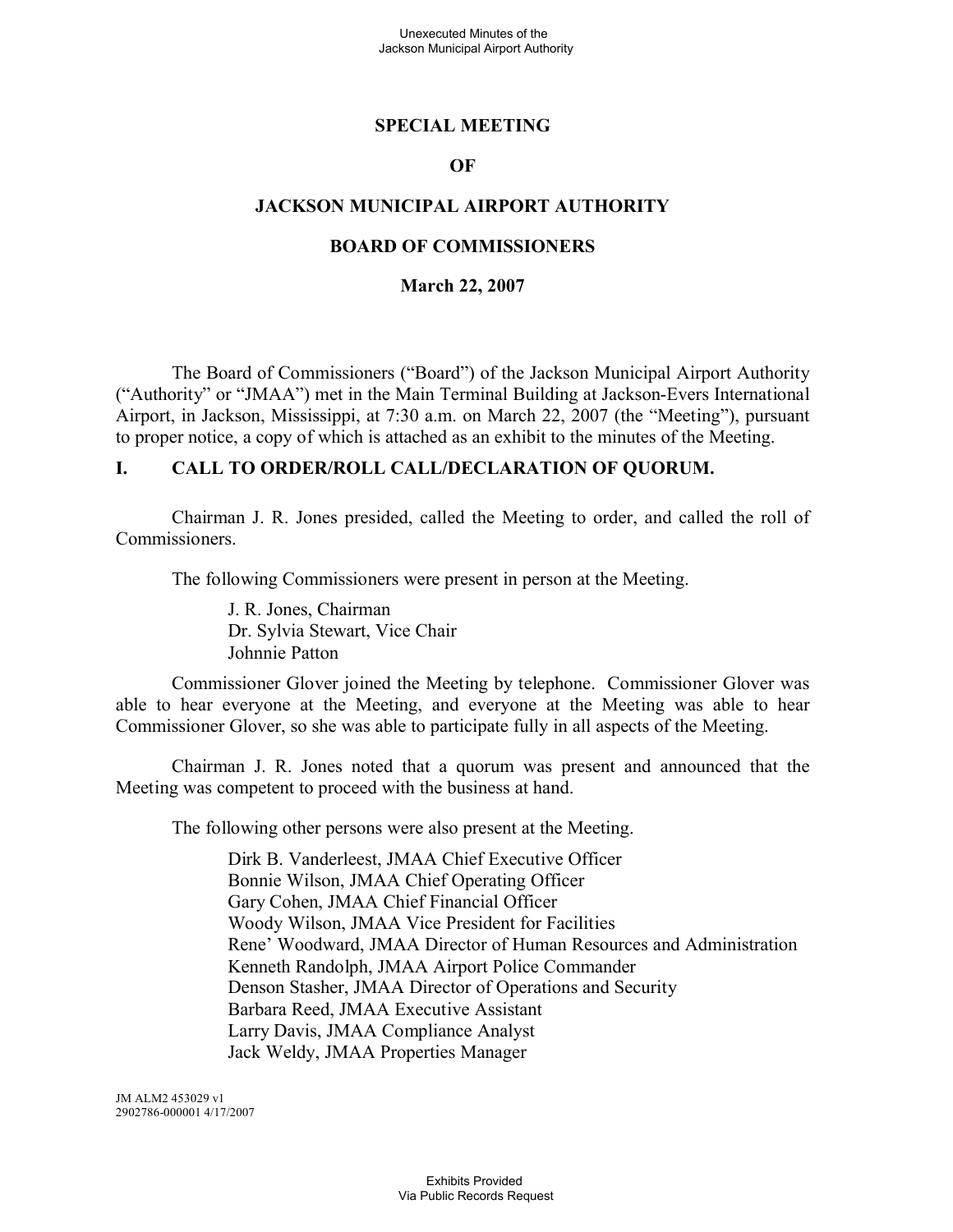Joyce Tillman, JMAA Facilities Engineer Eddie Taylor, JMAA Eddie Winston, JMAA Alan L. Moore, Baker Donelson Bearman Caldwell & Berkowitz Jeff Wagner, Baker Donelson Bearman Caldwell & Berkowitz

# **II. APPROVAL AND EXECUTION OF MINUTES.**

# **A. Regular Monthly Meeting on February 26, 2007.**

The Board considered the minutes from the meeting listed above.

After discussion, upon motion duly made by Commissioner Stewart, seconded by Commissioner Patton, and unanimously approved by the affirmative votes of all Commissioners present, said minutes were approved as presented and directed to be filed in the appropriate minute book and records of the Authority.

# **III. PUBLIC COMMENTS.**

None.

# **IV. REPORTS.**

# **A. Chief Executive Officer.**

1. Airport Project Manager Summary, Ending February 28, 2007.

Mr. Vanderleest directed the Board's attention to this Report, as found in the packet distributed to the Board prior to the Meeting (the "Packet"), and discussed the Report with the Board. A copy of the Packet is attached as an exhibit to the minutes of the Meeting.

# 2. Airport Activity Statistics Report, Ending February 28, 2007.

Mr. Vanderleest directed the Board's attention to the Activity Report for the month ended February 28, 2007, as found in the Packet.

# 3. Strategic Initiatives.

Mr. Vanderleest distributed to the Board a certain memo dated March 21, 2007 (the "Memo"), listing four (4) new strategic initiatives: (i) Planning and Economic Development; (ii) Administration; (iii) Hawkins Field; and (iv) Customer Service and Marketing. Mr. Vanderleest said that these strategic initiatives had been discussed with Chairman J. R. Jones and Vice Chair Sylvia Stewart at a recent meeting, and that they and he recommended that a Board committee be appointed by the Chair for each of the four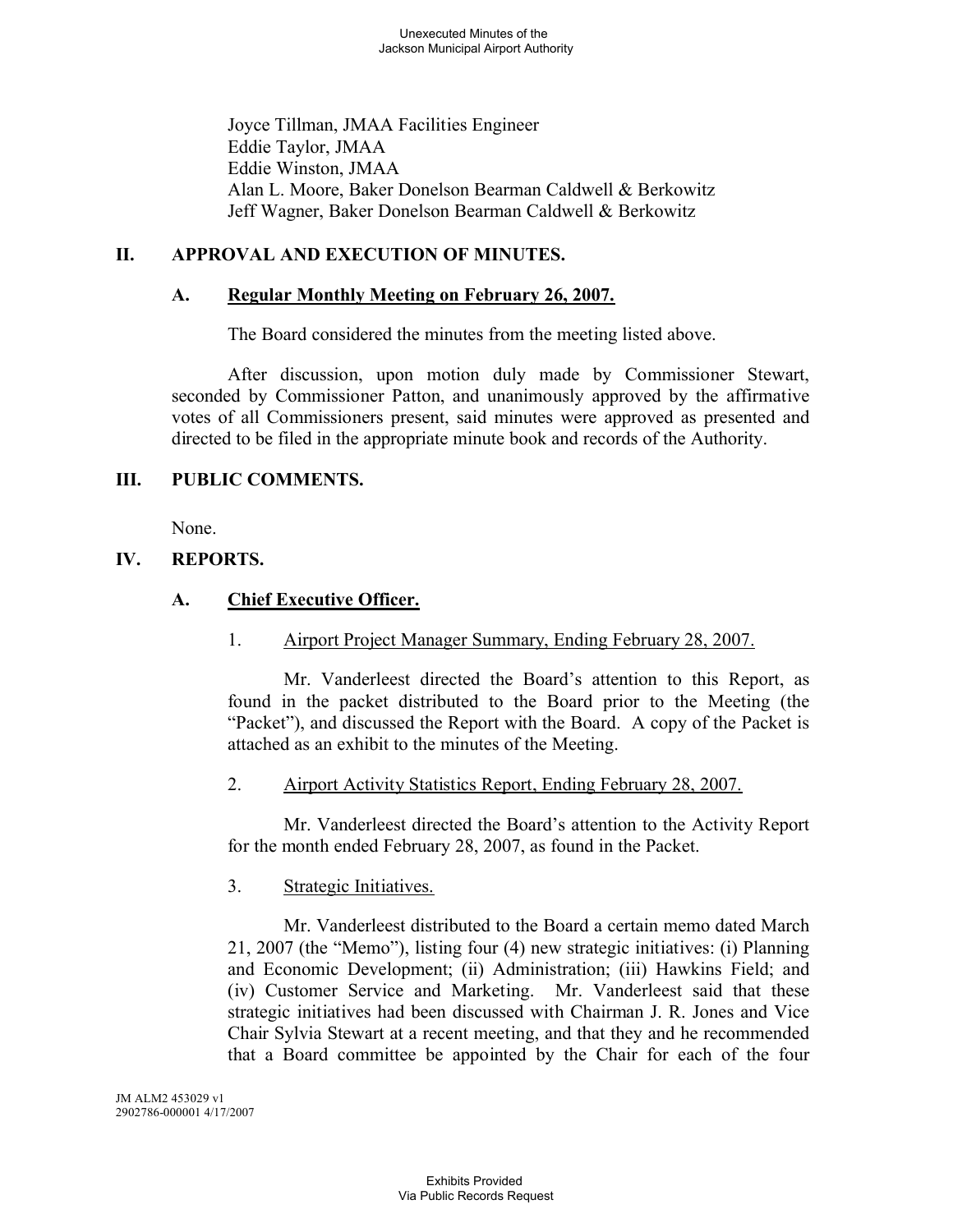initiatives. Each committee would be comprised of two Commissioners plus the Chair. Each committee would meet once every four months, with the committee meeting being held at 2:30 p.m. on the same day and at the same place as the regular monthly meeting of the Board. Mr. Vanderleest asked the Board to review the memo and consider the proposed committee structure, so that the strategic initiatives and committee structure could be considered for approval by the Board at the next regular meeting of the Board. A copy of the Memo is attached as an exhibit to the minutes of the Meeting.

### 4. Hawkins Field.

Mr. Vanderleest and Mr. Moore discussed with the Board a proposal by Jackson City Councilman Kenneth Stokes to close Hawkins Field because of alleged drug activity. Mr. Vanderleest and the Board discussed the need to respond responsibly and directly to the allegations, while sharing with Councilman Stokes and the City Council the many benefits of Hawkins Field to the Greater Jackson community. During discussion, Mr. Vanderleest distributed and discussed with the Board a certain memorandum entitled "Hawkins Field – Serving Downtown Jackson Since 1929: 2006 Fast Facts" (the "Memo"). A copy of the Memo is attached as an exhibit to the minutes of the Meeting.

### **B. Attorney.**

None.

# **C. Financial Report.**

1. Claims Docket for February 2007.

Mr. Vanderleest presented the February 2007 Claims Docket for consideration, as set out in the Packet.

After discussion, upon motion duly made by Commissioner Stewart, seconded by Commissioner Patton, and unanimously approved by the affirmative votes of all Commissioners present, the Board adopted the following resolution.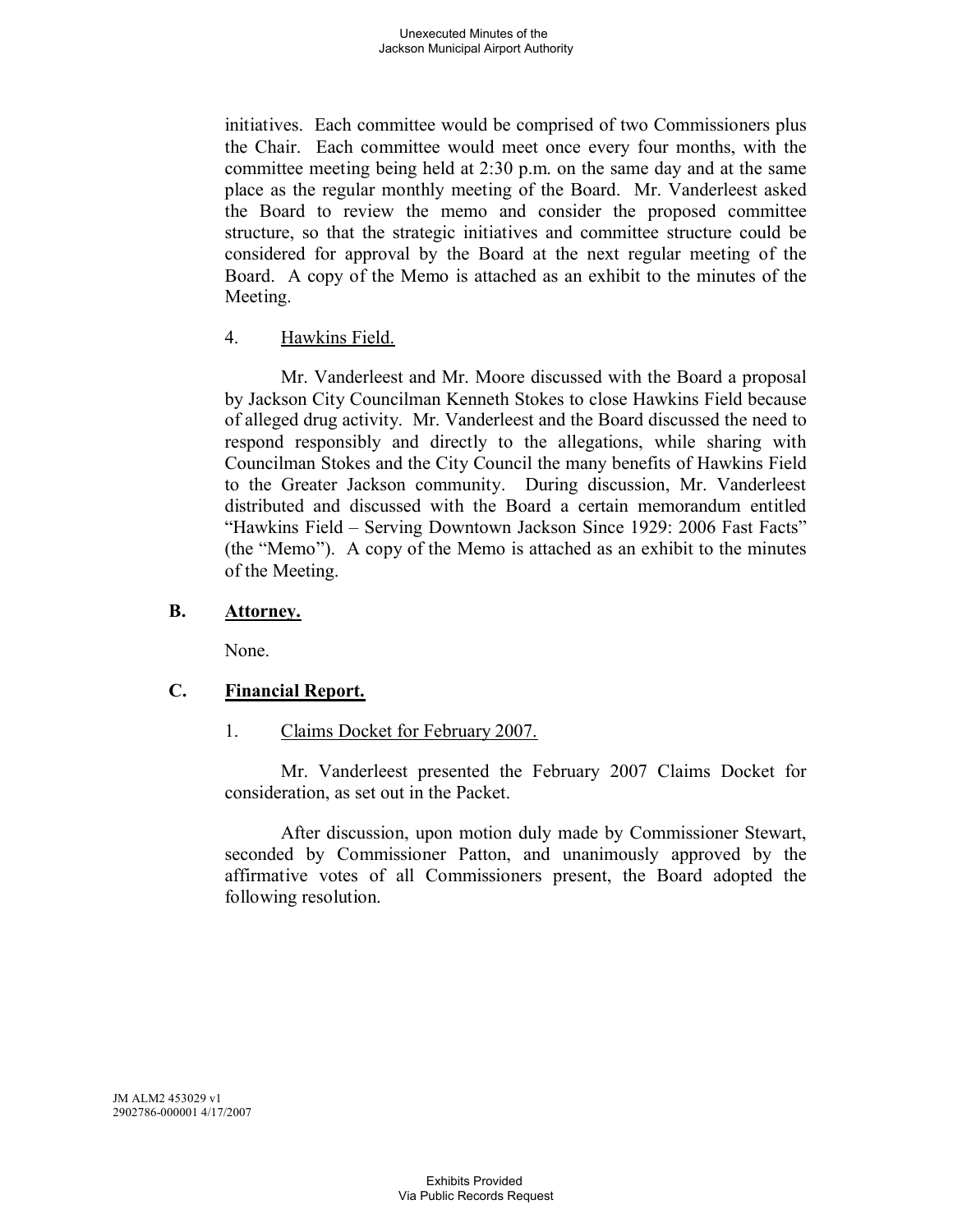# **RESOLUTION APPROVING CERTAIN CLAIMS ON THE JACKSON MUNICIPAL AIRPORT AUTHORITY CLAIMS DOCKET, BEING CLAIM NO. 74127 THROUGH CLAIM NO. 74322, BOTH INCLUSIVE, APPEARING ON PAGES 3088 THROUGH 3093 OF THE CLAIMS DOCKET, BOTH INCLUSIVE, IN THE TOTAL AMOUNT OF \$754,294.94**

**WHEREAS,** the Board of Commissioners (the "Board") of the Jackson Municipal Airport Authority (the "Authority") has reviewed and considered the Claims Docket of the Authority for the month of February 2007, being Claim No. 74127 through Claim No. 74322, both inclusive, appearing on pages 3088 through 3093 of the Claims Docket of the Authority, both inclusive (the "Claims");

**NOW, THEREFORE, BE IT RESOLVED,** the Board hereby approves and authorizes payment of the Claims in the total amount of \$754,294.94 as set forth on said Claims Docket.

2. Financial Reports for February 2007.

Mr. Vanderleest discussed with the Board the financial reports for the Authority for the month of February 2007, as found in the Packet.

After discussion, upon motion duly made by Commissioner Stewart, seconded by Commissioner Patton, and unanimously approved by the affirmative votes of all Commissioners present, the Board adopted the following resolution.

# **RESOLUTION ACCEPTING FINANCIAL REPORTS FOR FEBRUARY 2007**

**WHEREAS,** the Board of Commissioners (the "Board") of the Jackson Municipal Airport Authority (the "Authority") has reviewed certain financial statements for the Authority for the month and period ended February 28, 2007 (the "Financial Reports"), as (i) included in the packet distributed to the Board prior to the March 22, 2007, Special Monthly Meeting of the Board and (ii) incorporated herein by reference;

**NOW, THEREFORE, BE IT RESOLVED,** the Board hereby accepts the Financial Reports.

3. Bond Issue.

Gary Cohen, Chief Financial Officer of the Authority, provided the Board with a report on the recent sale of the Series 2007 Airport Revenue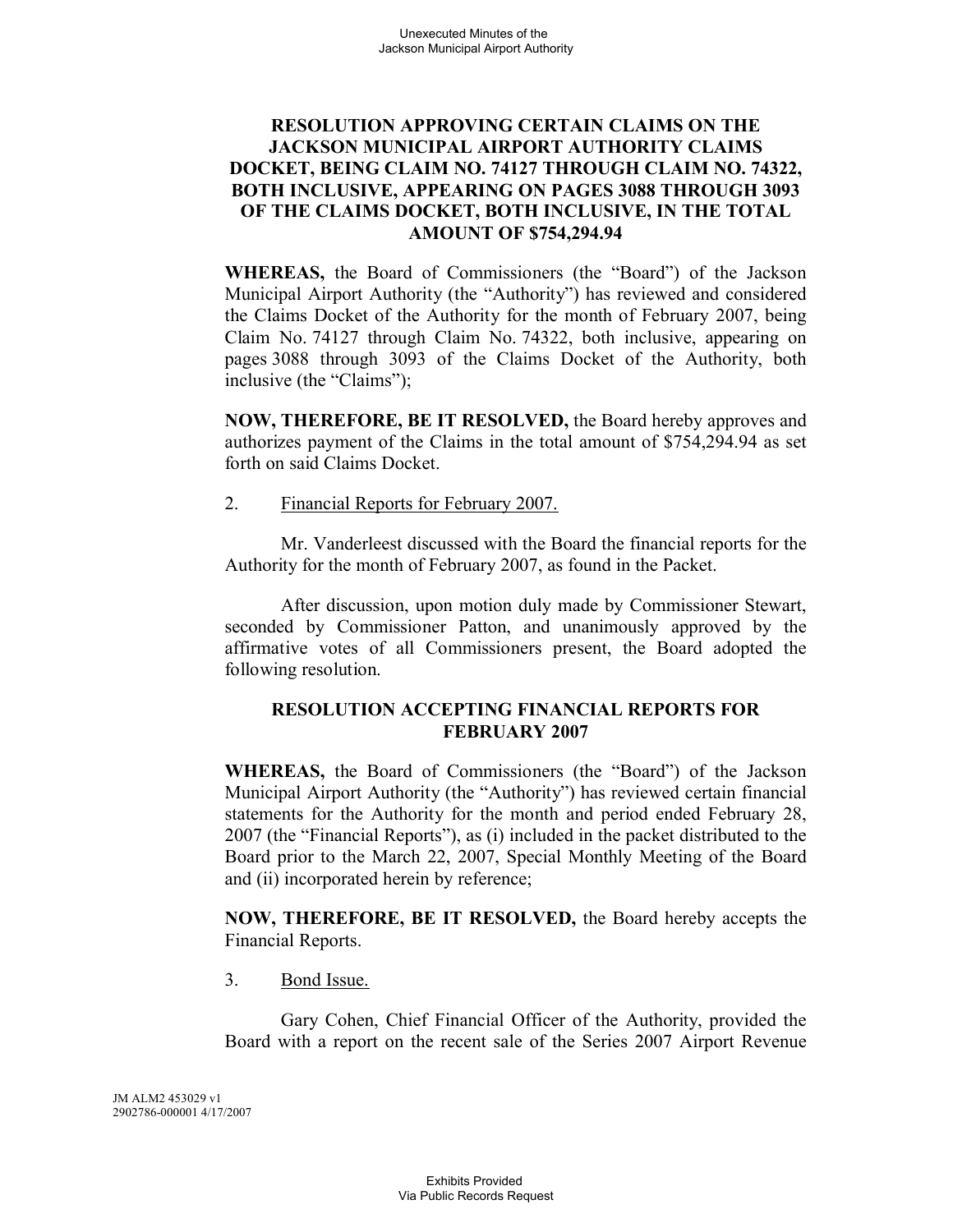Refunding Bonds. During discussion, Mr. Cohen referred to a certain memorandum dated March 21, 2007, to Mr. Vanderleest from Bill Case of Fullerton & Friar, Inc., the financial advisor to the Authority in connection with the bond issue (the "Memo"). A copy of the Memo is attached as an exhibit to the minutes of the Meeting.

# **V. DISCUSSION/ACTION ITEMS.**

# **A. Strategic Initiatives.**

- 1. Organizational Management and Development.
	- a. Approval of Board Travel.

Mr. Vanderleest said that he was not aware of any Board travel which required Board approval, so no discussion or action was taken on this matter.

- b. Employee Recognition.
	- (1) Employee of the Month (March).
		- (a) Joyce Tillman, Facilities Engineer, Facilities.

Mr. Vanderleest recognized and commended Ms. Tillman as the Employee of the Month for March 2007.

(2) Retirement Resolutions.

(a) Eddie Taylor, Airfield Supervisor, Facilities.

Mr. Vanderleest recognized and commended Mr. Taylor for his dedication and outstanding service during his 33 years with the Facilities Department.

(b) Eddie Winston, Equipment Operator, Facilities.

Mr. Vanderleest recognized and commended Mr. Winston for his dedication and outstanding service during his 30 years with the Facilities Department.

After discussion, upon motion duly made by Commissioner Stewart, seconded by Commissioner Patton, and unanimously approved by the affirmative votes of all Commissioners present, the Board adopted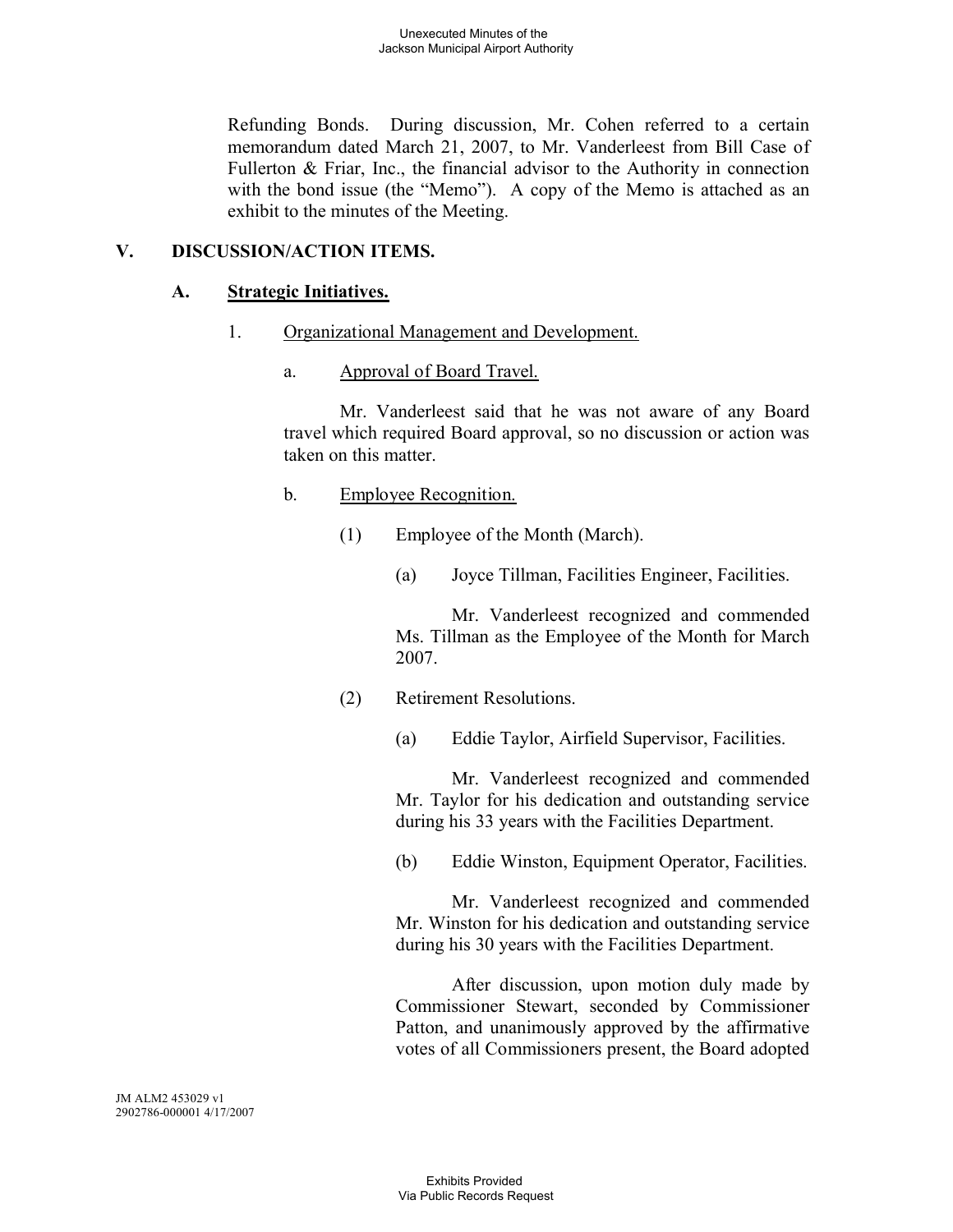a resolution commending Mr. Taylor and Mr. Winston for their service to the Authority and wishing them the best during their retirement, and directing that a resolution commending both be drafted and delivered to each.

[Commissioner Glover's telephone connection to the Meeting was discontinued at this time.]

c. Temporary Labor Agreement, JMAA: Approve Service Agreement.

Mr. Vanderleest directed the Board's attention to the memo dated March 15, 2007, in the Packet, which discussed this matter. As set forth therein, the staff of the Authority recommended that the Board approve and authorize negotiation and execution of a professional services agreement with Labor Ready of Pearl, Mississippi for seasonal temporary employees.

After discussion, upon motion duly made by Commissioner Patton, seconded by Commissioner Stewart, and unanimously approved by the affirmative votes of all Commissioners present, the Board adopted the following resolution.

#### **RESOLUTION APPROVING AND AUTHORIZING EXECUTION OF PROFESSIONAL SERVICES AGREEMENT WITH LABOR READY OF PEARL, MISSISSIPPI**

**WHEREAS**, the staff of the Jackson Municipal Airport Authority (the "Authority") has recommended that the Board of Commissioners (the "Board") of the Authority approve and authorize negotiation and execution of a professional services agreement (the "Agreement") with Labor Ready of Pearl, Mississippi ("Labor Ready"), to provide seasonal temporary employees (the "Services"), as more particularly set forth in that certain memorandum dated March 15, 2007 (the "Memorandum"), a copy of which is (i) included in the packet distributed to the Board prior to the March 22, 2007, Special Meeting of the Board and (ii) incorporated herein by reference; and

**WHEREAS**, the Board has reviewed the Memorandum and considered said recommendation by the staff of the Authority;

**NOW, THEREFORE, BE IT RESOLVED**, the Board hereby determines that it would be in the best interests of and in furtherance of the duties and responsibilities of the Authority to, and the Board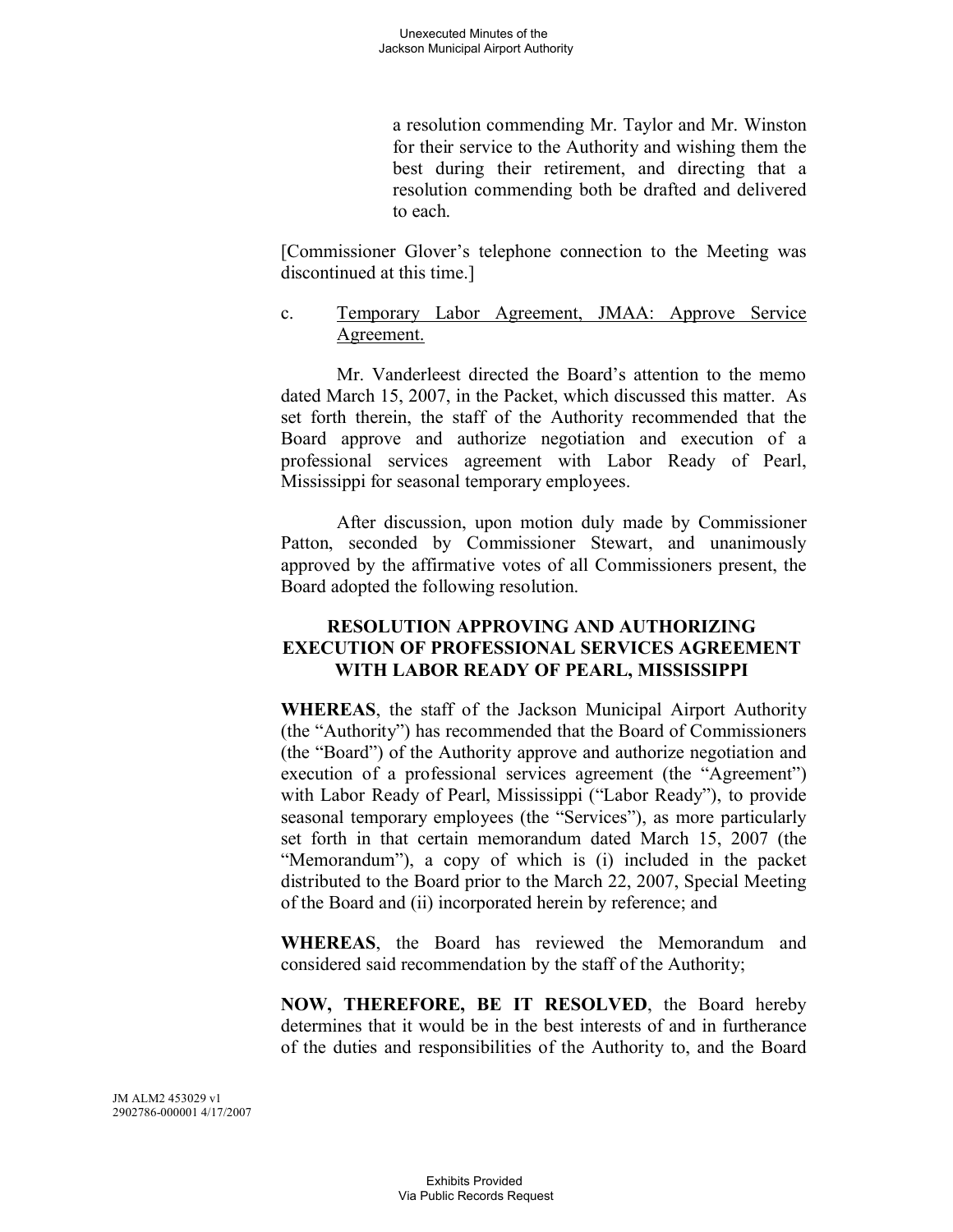hereby does, approve and authorize negotiation and execution of the Agreement to employ Labor Ready to provide the Services, said Agreement to be in such form and to contain such terms and conditions consistent with the foregoing as may be deemed appropriate by the Chief Executive Officer of the Authority, as evidenced by his execution thereof.

#### 2. Planning. Budgeting and Financial Management.

a. Addendum No. 2 to General Services Agreement With Ricondo and Associates for Services Regarding Rental Car Concessions, JEIA: Approve Addendum.

Mr. Vanderleest directed the Board's attention to the memo dated March 19, 2007, in the Packet, which discussed this matter. As set forth therein, the staff of the Authority recommended that the Board approve and authorize negotiation and execution of a certain Addendum No. 2 to the Standard Form Agreement between the Authority and Ricondo and Associates, Inc. ("Ricondo") to employ Ricondo to assist with the development, issuance and implementation of a Request for Proposals for non-exclusive rental car concessions at JEIA and related services, at a cost of \$38,400.00.

After discussion, upon motion duly made by Commissioner Patton, seconded by Commissioner Stewart, and unanimously approved by the affirmative votes of all Commissioners present, the Board adopted the following resolution.

# **RESOLUTION APPROVING AND AUTHORIZING ADDENDUM NO. 2 TO STANDARD FORM AGREEMENT WITH RICONDO AND ASSOCIATES, INC.**

**WHEREAS**, the Jackson Municipal Airport Authority (the "Authority") previously entered into a certain Standard Form Agreement (the "Agreement") for professional airport financial consulting services with Ricondo and Associates, Inc. ("Ricondo"); and

**WHEREAS**, the scope of services for each separate project to be accomplished under the Agreement is set out in a separate addendum to the Agreement; and

**WHEREAS**, the staff of the Authority has recommended that the Board of Commissioners (the "Board") of the Authority approve and authorize negotiation and execution of a certain Addendum No. 2 (the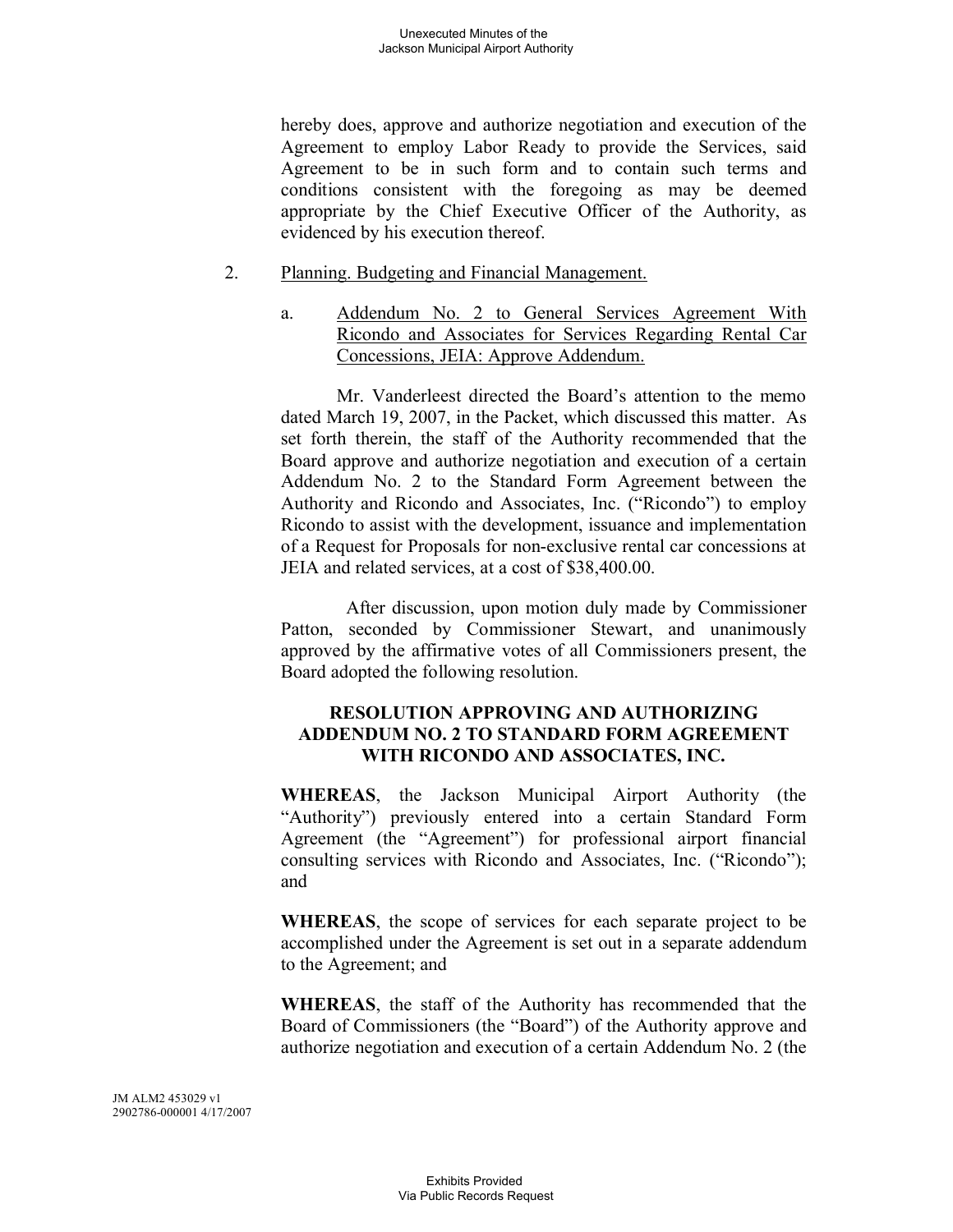"Addendum") to the Agreement to employ Ricondo to assist with the development, issuance and implementation of a Request for Proposals for non-exclusive rental car concessions and related services (collectively, the "Additional Services") at a cost of \$38,400.00, as more particularly set forth in that certain memorandum dated March 19, 2007 (the "Memorandum"), a copy of which is (i) included in the packet distributed to the Board prior to the March 22, 2007, Special Meeting of the Board and (ii) incorporated herein by reference; and

**WHEREAS**, the Board has reviewed the Memorandum and considered said recommendation by the staff of the Authority;

**NOW, THEREFORE, BE IT RESOLVED**, the Board hereby determines that it would be in the best interests of and in furtherance of the duties and responsibilities of the Authority to, and the Board hereby does, approve and authorize negotiation and execution of the Addendum to employ Ricondo to provide the Additional Services, said Addendum to be in such form and to contain such terms and conditions consistent with the foregoing as may be deemed appropriate by the Chief Executive Officer of the Authority, as evidenced by his execution thereof.

### b. Passenger Facility Charge Applications No. 99-03-C-03-JAN and 07-05-C-00-JAN, JEIA: Authorize Applications.

Mr. Vanderleest directed the Board's attention to the memo dated March 19, 2007, in the Packet, which discussed this matter. As set forth therein, the staff of the Authority recommended that the Board approve and authorize publication of (i) a Notice for Public Comment: Intention to Amend an Application to Impose and Use a Passenger Facility Charge at the Jackson-Evers International Airport (PFC Amendment No. 99-030C-03-JAN) and (ii) a Notice for Public Comment: Intention to Impose and Use a Passenger Facility Charge at the Jackson-Evers International Airport (PFC Application No. 07- 05-C-00-JAN).

After discussion, upon motion duly made by Commissioner Patton, seconded by Commissioner Stewart, and unanimously approved by the affirmative votes of all Commissioners present, the Board adopted the following resolution.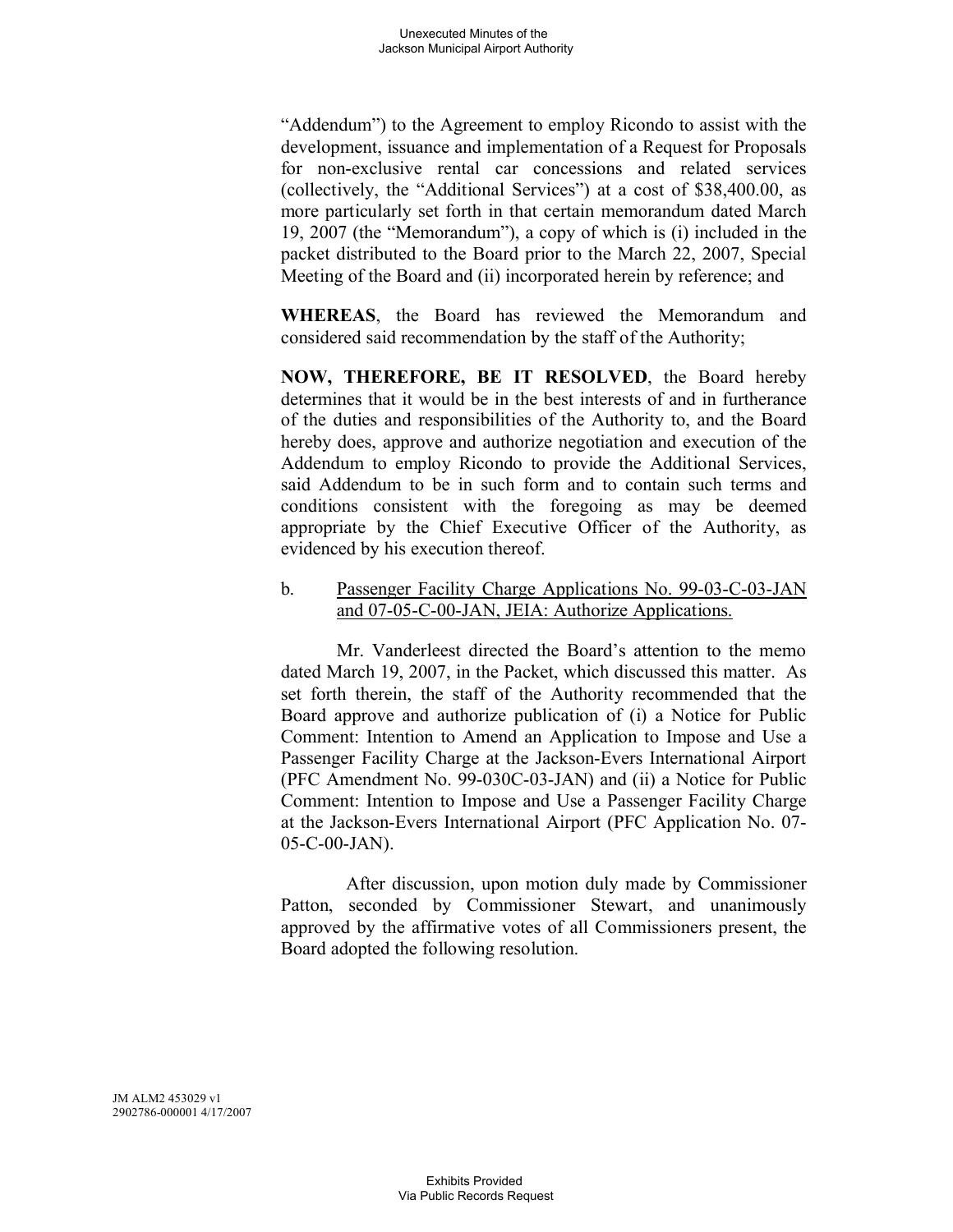# **RESOLUTION APPROVING AND AUTHORIZING PUBLICATION OF NOTICES FOR PUBLIC COMMENT ON PFC AMENDMENT NO. 99-030C-03-JAN AND PFC APPLICATION NO. 07-05-C-00-JAN**

**WHEREAS**, the staff of the Jackson Municipal Airport Authority (the "Authority") has recommended that the Board of Commissioners (the "Board") of the Authority approve and authorize publication of (i) a Notice for Public Comment: Intention to Amend an Application to Impose and Use a Passenger Facility Charge at the Jackson-Evers International Airport (PFC Amendment No. 99-030C-03-JAN) and (ii) a Notice for Public Comment: Intention to Impose and Use a Passenger Facility Charge at the Jackson-Evers International Airport (PFC Application No. 07-05-C-00-JAN) (collectively, the "PFC Notices"), as more particularly described in that certain memorandum dated March 19, 2007 (the "Memorandum"), copies of the Memorandum and the PFC Notices being (i) included in the packet distributed to the Board prior to the March 22, 2007, Special Meeting of the Board and (ii) incorporated herein by reference; and

**WHEREAS**, the Board has reviewed the Memorandum and the PFC Notices and considered said recommendation by the staff of the Authority;

**NOW, THEREFORE, BE IT RESOLVED**, the Board hereby determines that it would be in the best interests of and in furtherance of the duties and responsibilities of the Authority to, and the Board hereby does, approve and authorize (i) publication of the PFC Notices and (ii) all other actions necessary and appropriate to accomplish the matters set out in the PFC Notices.

### c. Final Bond Issue Resolution: Series 2007 Airport Revenue Refunding Bonds.

Mr. Moore asked the Board to consider adoption of a resolution approving the final form of all documents and the sale of the Series 2007 Airport Revenue Refunding Bonds, and authorizing all other steps necessary and appropriate to accomplish the sale and receipt of funds from the sale of said bonds.

Thereupon, Commissioner Sylvia Stewart offered and moved the adoption of the following resolution: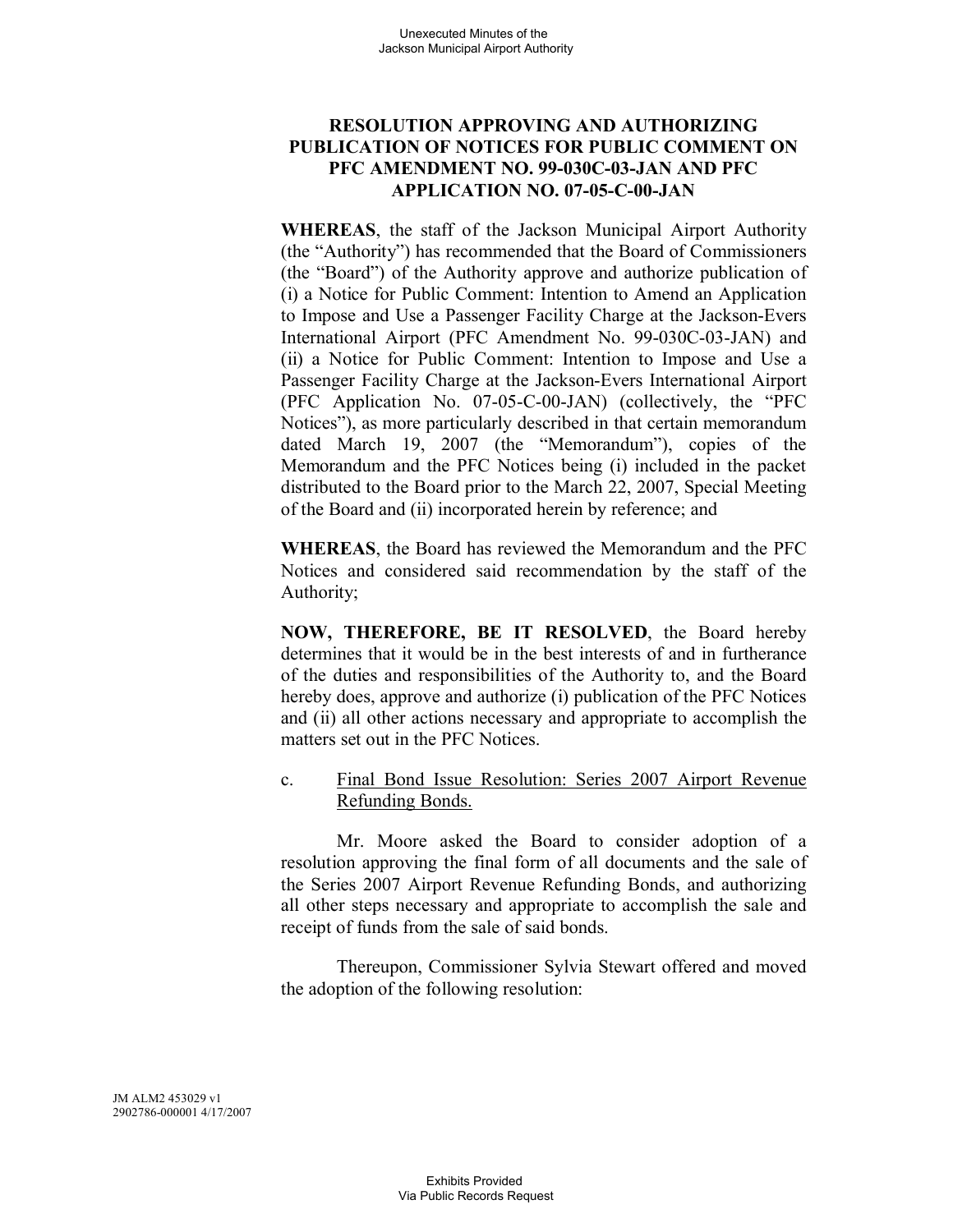**RESOLUTION AUTHORIZING AND APPROVING THE SALE AND ISSUANCE IN TWO SERIES OF \$14,100,000 IN AGGREGATE PRINCIPAL AMOUNT OF AIRPORT REVENUE REFUNDING BONDS, SERIES 2007 OF THE JACKSON MUNICIPAL AIRPORT AUTHORITY; APPROVING AND ACKNOWLEDGING THE HOLDING OF A PUBLIC HEARING IN CONNECTION WITH SAID REFUNDING BONDS; AUTHORIZING AND APPROVING THE FORM OF AND THE EXECUTION AND DELIVERY OF A THIRD SUPPLEMENTAL INDENTURE OF TRUST, AN ESCROW TRUST AGREEMENT, A BOND PURCHASE AGREEMENT, A CONTINUING DISCLOSURE AGREEMENT AND CERTAIN OTHER DOCUMENTS IN CONNECTION WITH SUCH REFUNDING BONDS; APPROVING THE FORM OF AND RATIFYING AND CONFIRMING THE DISTRIBUTION OF A PRELIMINARY OFFICIAL STATEMENT IN CONNECTION WITH SUCH REFUNDING BONDS; AUTHORIZING AND APPROVING THE PREPARATION OF AND THE EXECUTION OF A FINAL OFFICIAL STATEMENT IN CONNECTION WITH SUCH REFUNDING BONDS; AUTHORIZING PROPER OFFICERS TO DO ALL OTHER THINGS DEEMED NECESSARY OR ADVISABLE IN CONNECTION WITH THE SALE AND ISSUANCE OF SUCH REFUNDING BONDS; AND FOR RELATED PURPOSES.**

**WHEREAS**, the Jackson Municipal Airport Authority (the "Authority"), a body corporate and politic of the State of Mississippi (the "State"), was created by the City of Jackson, Mississippi (the "City"), pursuant to the provisions of the Airport Authority's Law, constituting Sections 61-3-1 *et seq*., Mississippi Code of 1972, as amended (the "Act"), for the purpose of planning, establishing, developing, constructing, enlarging, improving, maintaining, equipping, operating, regulating and protecting Jackson-Evers International Airport (the "International Airport") located in Rankin County, Mississippi, and Hawkins Field ("Hawkins Field") located in Hinds County, Mississippi; and

**WHEREAS**, pursuant to the Act, the Board of Commissioners (the "Board") of the Authority is authorized to issue revenue bonds of the Authority for the purposes set forth in the Act; and

**WHEREAS,** pursuant to an Indenture of Trust, dated as of December 1, 1996 (the "Original Indenture"), between the Authority and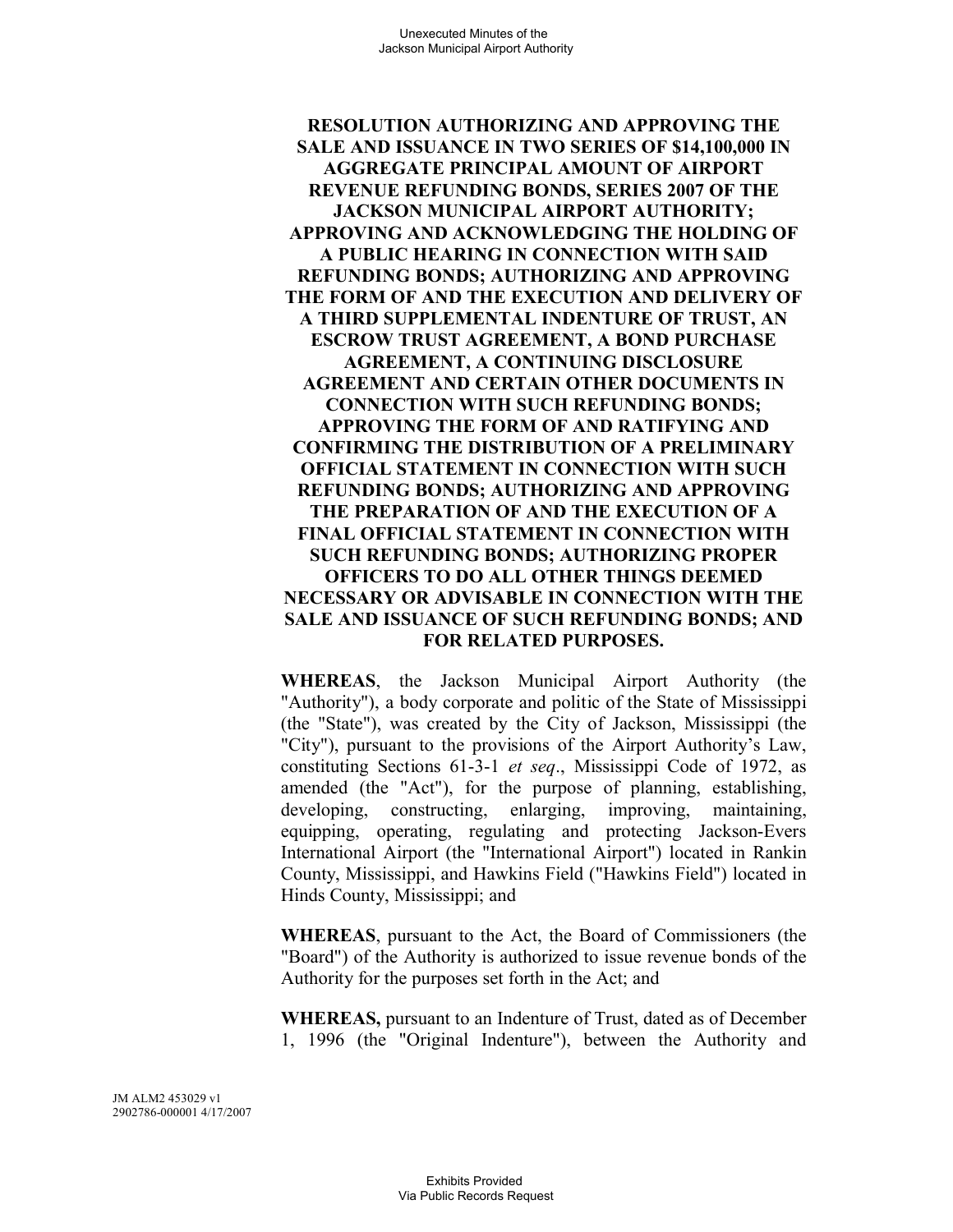Trustmark National Bank, as trustee (the "Trustee"), the Authority issued its \$8,095,000 Airport Revenue Bonds, Series 1996 (the "Series 1996 Bonds"); and

**WHEREAS**, the Series 1996 Bonds were issued for the purpose of financing the renovation of existing buildings and other improvements at the International Airport, including, but not limited to, an air cargo building, the terminal and a fixed based operator building, the acquisition and installation of new equipment, including, but not limited to, partial replacement of the HVAC system within the terminal, a new switch for the telephone system and a rehabilitation energy management system for the terminal, the construction of a fuel farm, the expansion of an existing surface parking facility and related facilities, the expansion, relocation and upgrading of the utility and drainage systems and the planning and engineering for construction of a new air cargo park and site work in connection therewith (the "Series 1996 Project"); and

**WHEREAS**, pursuant to a First Supplemental Indenture of Trust, dated as of April 1, 1998 (the "First Supplemental Indenture"), between the Authority and the Trustee, the Authority issued its \$12,920,000 Airport Revenue Bonds, Series 1998A (the "Series 1998A Bonds") and \$1,140,000 Taxable Airport Revenue Bonds, Series 1998B (the "Series 1998B Bonds" and together with the Series 1998A Bonds, the "Series 1998 Bonds"); and

**WHEREAS**, the Series 1998A Bonds were issued for the purpose of financing the renovation of a substantial portion of the third floor of the International Airport's terminal building for the Authority's administrative offices, the installation of a public sidewalk canopy at the southeast corner of the International Airport's terminal building, and the completion of short-term structured public parking spaces, long-term surface parking spaces and employee parking spaces (the "Series 1998A Project"); and

**WHEREAS**, pursuant to a Second Supplemental Indenture of Trust, dated as of June 1, 2005 (the "Second Supplemental Indenture"), between the Authority and the Trustee, the Authority issued its \$17,200,000 Airport Revenue Bonds, Series 2005A (Non-AMT) (the "Series 2005A Bonds"), \$7,775,000 Airport Revenue Bonds, Series 2005B (AMT) (the "Series 2005B Bonds"), and \$8,260,000 Taxable Airport Revenue Bonds, Series 2005C (the "Series 2005C Bonds," and together with the Series 2005A Bonds and the Series 2005B Bonds, the "Series 2005 Bonds"); and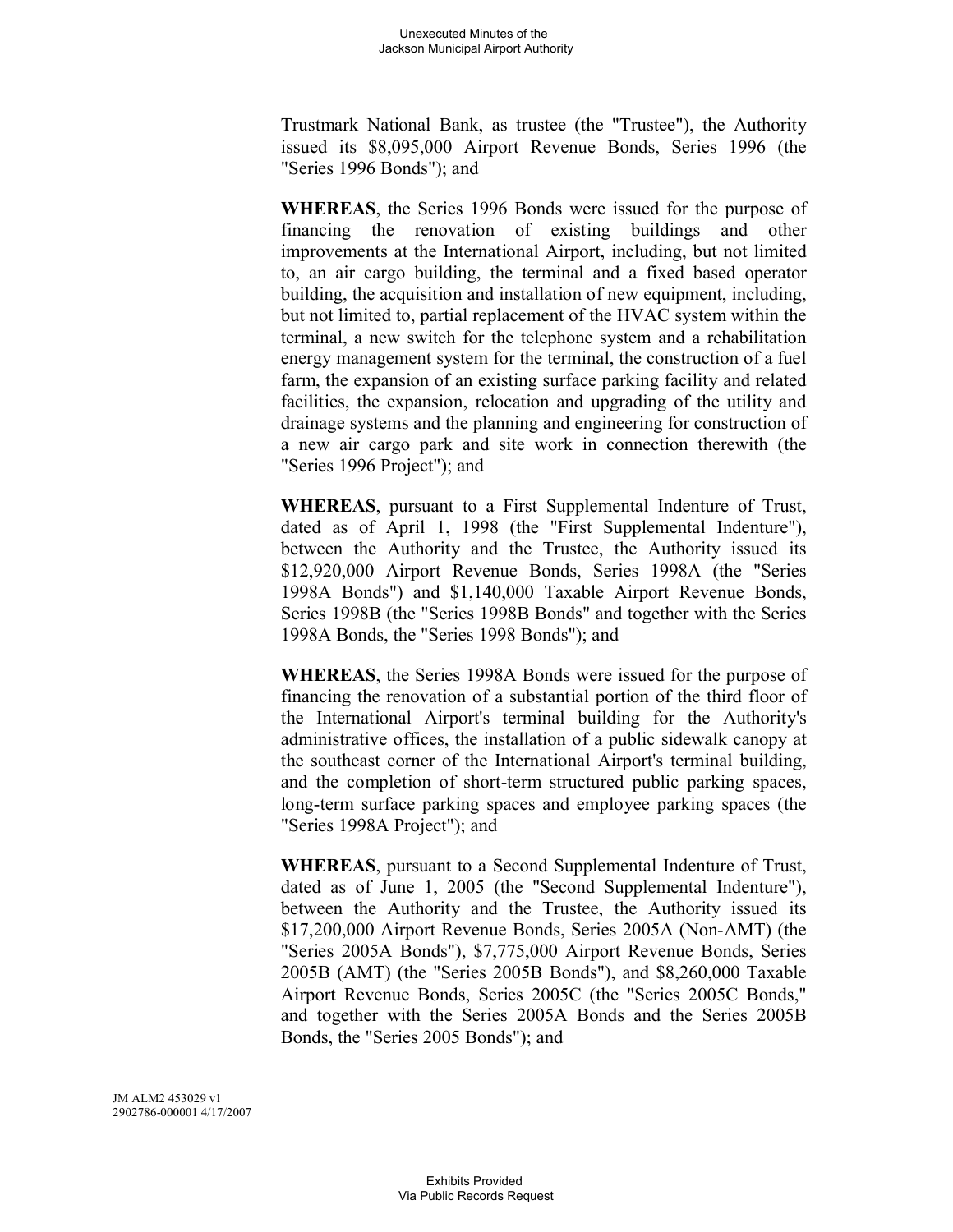**WHEREAS**, a portion of the proceeds of the Series 2005C Bonds were used to advance refund and defease \$3,595,000 in aggregate principal amount of the Series 1998A Bonds; and

**WHEREAS**, the terms and provisions of the Original Indenture, the First Supplemental Indenture and the Second Supplemental Indenture allow for the issuance of Additional Bonds (as such term is defined in the Original Indenture) on a parity with the Series 1996 Bonds, the Series 1998 Bonds and the Series 2005 Bonds; and

**WHEREAS**, by resolution duly adopted by the Board at its regular monthly meeting held on November 20, 2006 (the "November 20 Resolution"), the Board declared its intention to sell and issue revenue refunding bonds of the Authority in one or more series for the purpose of refunding for interest rate savings all or a portion of the outstanding Series 1996 Bonds and the outstanding Series 1998A Bonds; and

**WHEREAS**, in the November 20 Resolution, the Board determined that the aforesaid refunding bonds shall not be issued unless all of the applicable requirements of the Act are met and, in addition, the net present value savings from the transaction shall be at least 3% of the principal amount of the Series 1996 Bonds and Series 1998A Bonds being refunded, calculated after taking into account all costs of issuance of the transaction; and

**WHEREAS**, by resolution duly adopted by the Board at its regular monthly meeting held on February 26, 2007 (the "February 26 Resolution"), the Chief Executive Officer of the Authority (the "Chief Executive Officer"), in full compliance with the provisions of the Act, Section 147(f) of the Internal Revenue Code of 1986, as amended (the "Code"), and Treasury Regulation Section 5f.103 2(f)(2) (the "Regulation"), was directed to cause a reasonable notice (the "Notice") of a public hearing (the "Public Hearing") to be published for and on behalf of the Authority in *The Clarion-Ledger*, a newspaper having a general circulation in the area served by the Authority, which Notice was to describe the revenue refunding bonds proposed to be issued, the project proposed to be refinanced with the proceeds of such bonds and the location of such project; and

**WHEREAS**, the Notice was published in *The Clarion-Ledger* on February 26, 2007, and the Public Hearing was held pursuant to the Notice on March 13, 2007, a date not less than fourteen (14) days after the publication of the Notice, in accordance with the Act, the Code and the Regulation; and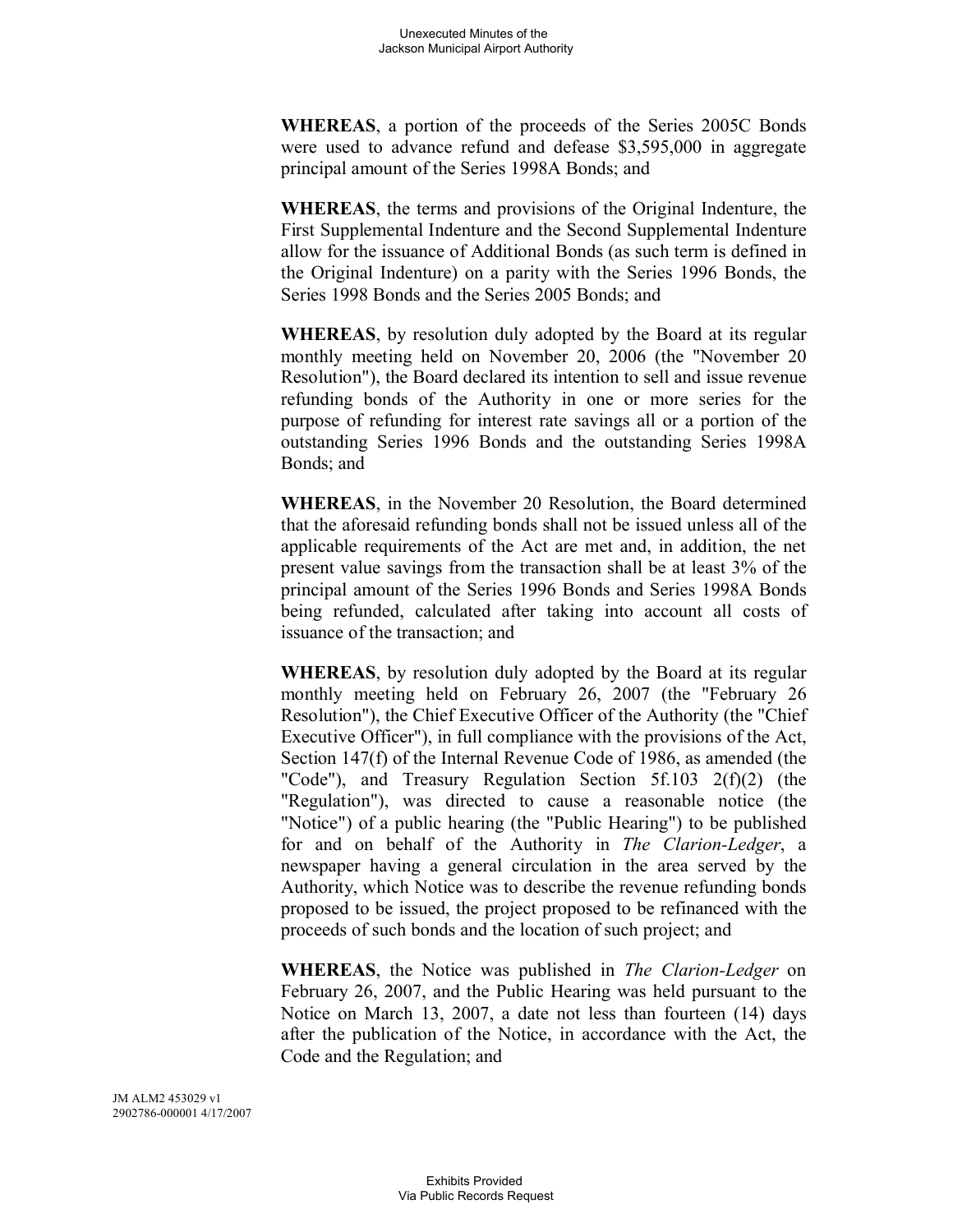**WHEREAS**, a proof of publication of the Notice was secured and filed with the Chief Executive Officer prior to the Public Hearing; and

**WHEREAS**, the Public Hearing has been approved by the Chief Executive Officer and will be approved by the Mayor of the City as required by the Code and the Regulation; and

**WHEREAS**, pursuant to the November 20 Resolution and the February 26 Resolution, Trustmark National Bank was named as trustee for the Series 2007 Bonds (as hereinafter defined), Morgan Keegan & Company, Inc. was named as the underwriter (the "Underwriter") for the Series 2007 Bonds and Fullerton & Friar, Inc. was selected to serve as the Financial Advisor (the "Financial Advisor") to the Authority in connection with the sale and issuance of the Series 2007 Bonds; and

**WHEREAS**, the February 26 Resolution was published on March 7, 2007 in *The Clarion-Ledger* and *The Rankin County News* as required by Section 61-3-29 of the Act; and

**WHEREAS**, the Board is now ready to proceed with the issuance of such revenue refunding bonds for the purpose of providing funds with which to (a) advance refund and defease the Series 1996 Bonds maturing on and after December 1, 2009, currently outstanding in the principal amount of \$6,480,000 (the "Series 1996 Advance Refunded Bonds"), (b) advance refund and defease the previously unrefunded Series 1998A Bonds maturing on and after December 1, 2008, currently outstanding in the principal amount of \$7,290,000 (the "Series 1998A Advance Refunded Bonds"), (c) fund one or more debt service reserve funds for such refunding bonds, and (d) pay costs of issuance for such refunding bonds (collectively the "Refunding Project"); and

**WHEREAS**, the financing of the Refunding Project is in accordance with the provisions of the Act; and

**WHEREAS**, the advance refunding of the Series 1996 Advance Refunded Bonds is permitted by Section 1400N(b) of the Internal Revenue Code of 1986, as provided by the Gulf Opportunity Zone Act of 2005 (the "GO Zone Act"); and

**WHEREAS**, after application of a portion of the proceeds of the Series 2007 Bonds, together with other available money of the Authority, to the advance refunding and defeasance of the Series 1996 Advance Refunded Bonds and the Series 1998A Advance Refunded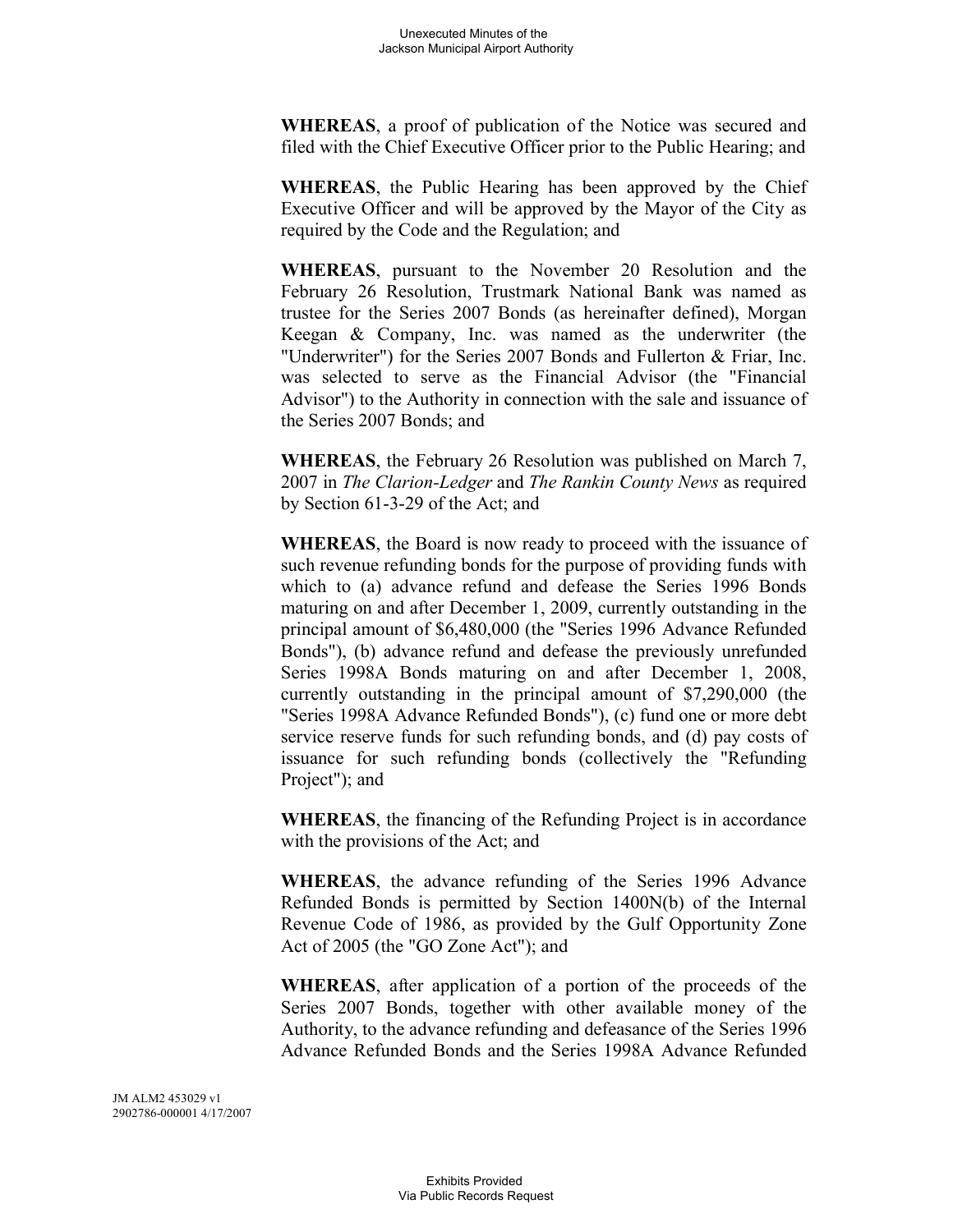Bonds, the Series 1996 Bonds in the aggregate principal amount of \$400,000 maturing on December 1 of the years 2007 and 2008 will remain outstanding (the "Series 1996 Unrefunded Bonds"), and the Series 1998A Bonds in the aggregate principal amount of \$210,000 maturing on December 1, 2007, will remain outstanding (the "Series 1998A Unrefunded Bonds"); and

**WHEREAS**, the Authority intends to authorize the sale and issuance of two series of revenue refunding bonds to be designated as follows: "Gulf Opportunity Zone Airport Revenue Refunding Bonds, Series 2007A" (the "Series 2007A Bonds") in the aggregate principal amount of \$6,480,000, which will be used to advance refund and defease the Series 1996 Advance Refunded Bonds; and "Airport Revenue Refunding Bonds, Series 2007B (the "Series 2007B Bonds," and together with the Series 2007A Bonds, the "Series 2007 Bonds") in the aggregate principal amount of \$7,620,000, which will be used to advance refund and defease the Series 1998A Advance Refunded Bonds; and

**WHEREAS**, the Board is authorized pursuant to the Act to provide funding for the Refunding Project through the issuance of the Series 2007 Bonds which will be secured by a pledge of certain designated revenues of the Authority and will be issued on a parity with the Series 1996 Unrefunded Bonds, the Series 1998A Unrefunded Bonds, the Series 1998B Bonds, the Series 2005 Bonds and any Additional Bonds subsequently issued under the Original Indenture, as amended and supplemented from time to time; and

**WHEREAS**, the Series 2007 Bonds will be issued in the aggregate principal amount of \$14,100,000 pursuant to a Third Supplemental Indenture of Trust, dated as of March 1, 2007 (the "Third Supplemental Indenture"), between the Authority and the Trustee, to finance the Refunding Project; and

**WHEREAS**, the Third Supplemental Indenture will be supplemental and amendatory to the Original Indenture, the First Supplemental Indenture and the Second Supplemental Indenture; and

**WHEREAS**, the issuance of the Series 2007 Bonds by the Authority will be conditioned upon the approval by the City Council of the City of the issuance of the Series 2007 Bonds; and

**WHEREAS**, the advance refunding and defeasance of the Series 1996 Advance Refunded Bonds and the Series 1998A Advance Refunded Bonds (together, the "Refunded Bonds") will be carried out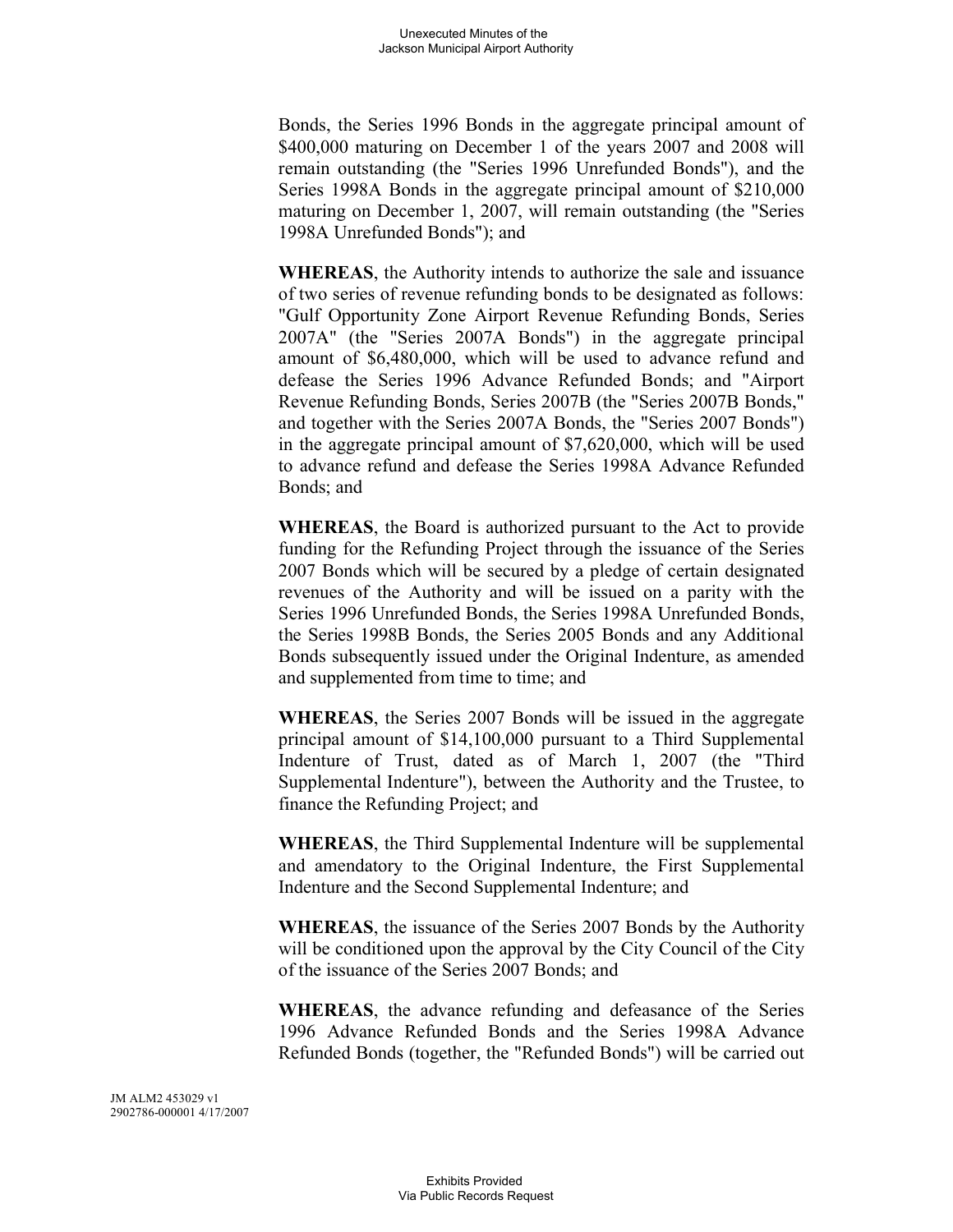pursuant to the Third Supplemental Indenture and pursuant to an Escrow Trust Agreement, dated as of March 1, 2007 (the "Escrow Agreement"), between the Authority and Trustmark National Bank, as escrow agent; and

**WHEREAS**, there has been prepared a preliminary official statement (the "Preliminary Official Statement") describing the Series 2007 Bonds, the Refunding Project, the terms of the Third Supplemental Indenture and other matters in connection with the sale and issuance of the Series 2007 Bonds; and

**WHEREAS**, the Authority is now desirous of proceeding with the financing of the Refunding Project through the sale and issuance of the Series 2007 Bonds; and

**WHEREAS**, because of the nature of the Refunding Project and the Series 2007 Bonds, the Authority has determined that it is in the best interest of the Authority to authorize the sale of the Series 2007 Bonds on the basis of a negotiated sale rather than a public sale by competitive bid; and

**WHEREAS**, the Authority proposes to sell and issue the Series 2007 Bonds to Morgan Keegan & Company, Inc. (the "Underwriter") pursuant to a Bond Purchase Contract, dated March 21, 2007 (the "Bond Purchase Contract"), between the Authority and the Underwriter; and

**WHEREAS**, as required by the February 26 Resolution, the Underwriter and the Financial Advisor have demonstrated that the sale of the Series 2007 Bonds by the Authority to the Underwriter pursuant to the Bond Purchase Contract will result in net present value savings of at least 3% of the principal amount of the Refunded Bonds, calculated after taking into account all costs of issuance of the Series 2007 Bonds; and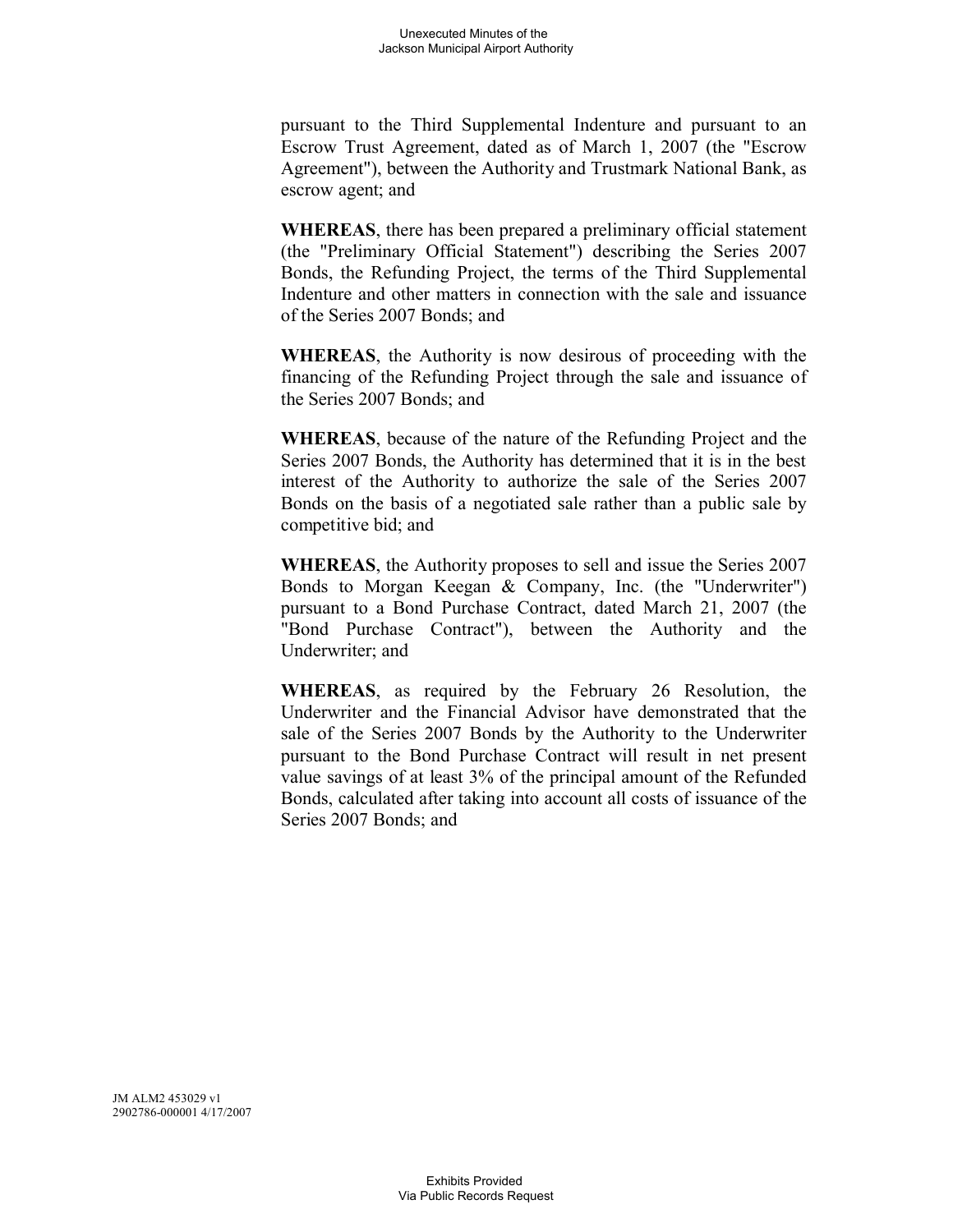**WHEREAS**, forms of the following have been prepared and submitted to the Authority:

(a) the Original Indenture;

(b) the Third Supplemental Indenture under which the Series 2007 Bonds will be issued and by which they will be secured;

(c) the Escrow Agreement pursuant to which certain proceeds of the Series 2007 Bonds, together with other available funds of the Authority, will be used to advance refund and defease the Refunded Bonds;

(d) the Bond Purchase Contract providing for the sale, by the Authority, and the purchase, by the Underwriter, of the Series 2007 Bonds;

(e) the Preliminary Official Statement describing the Series 2007 Bonds, the Refunding Project, the terms of the Third Supplemental Indenture and other matters in connection with the sale and issuance of the Series 2007 Bonds; and

(f) a continuing disclosure agreement (the "Continuing Disclosure Agreement") between the Authority and the Trustee, as dissemination agent;

**WHEREAS**, it appears that each of the documents above referred to, which documents are now before the Board, is in appropriate form and is an appropriate document for the purposes identified; and

**WHEREAS**, the Series 2007 Bonds will be issued under and secured by the terms of the Original Indenture and the Third Supplemental Indenture and will be on a parity with the Series 1996 Unrefunded Bonds, the Series 1998A Unrefunded Bonds, the Series 1998B Bonds, the Series 2005 Bonds and any Additional Bonds subsequently issued under the Original Indenture, as amended and supplemented from time to time; and

**WHEREAS**, payment when due of the principal of and interest on the Series 2007 Bonds will be insured by a financial guaranty insurance policy to be issued by Ambac Assurance Corporation ("Ambac"); and

**WHEREAS**, all conditions, acts and things required by the Act, the GO Zone Act and the Constitution and laws of the State to have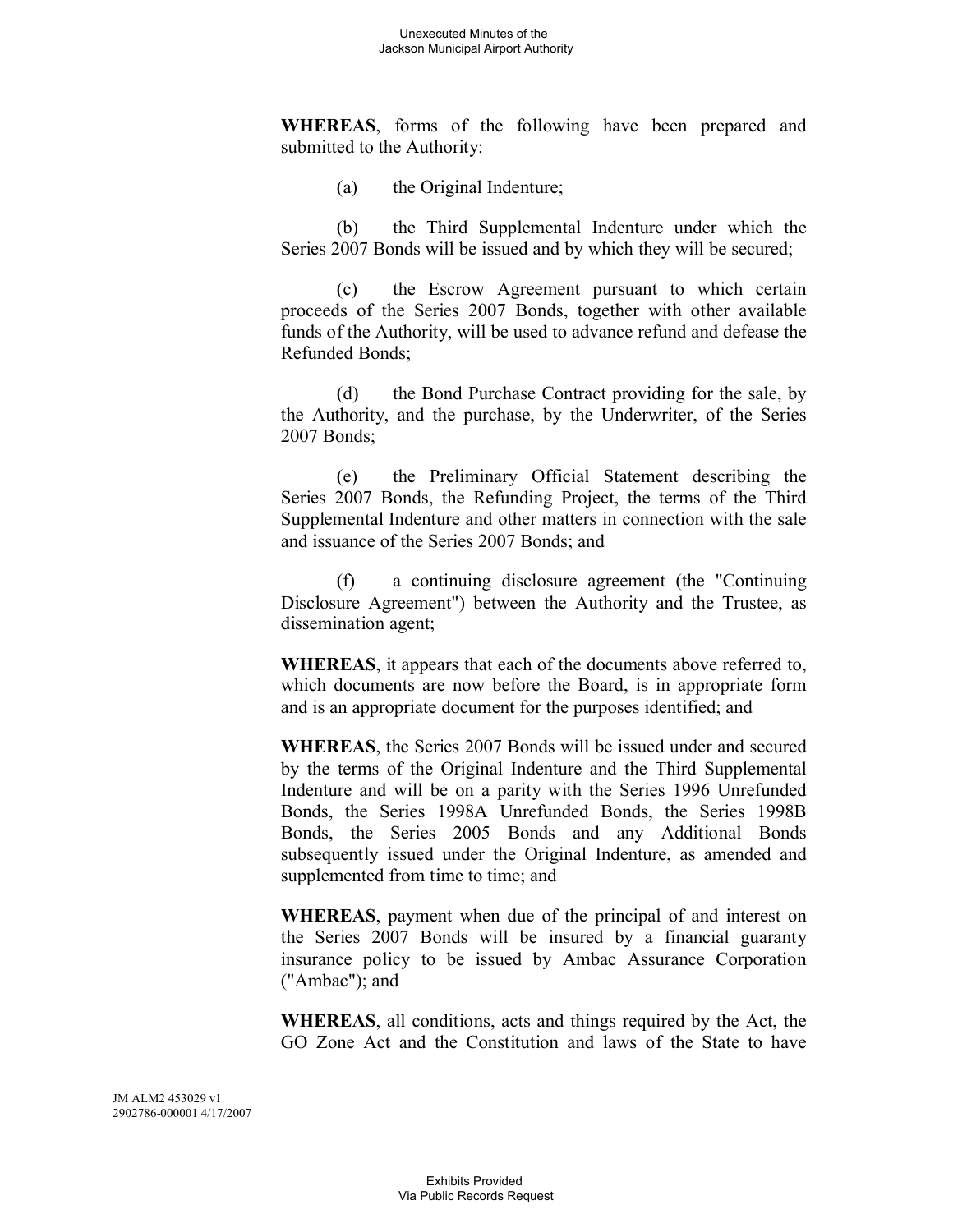existed, to have happened and to have been performed precedent to and in connection with the adoption of this resolution, the sale and issuance of the Series 2007 Bonds, the execution and delivery of the Third Supplemental Indenture, the Escrow Agreement, the Bond Purchase Contract and the Continuing Disclosure Agreement, and the preparation and distribution of the Preliminary Official Statement and a final official statement (the "Official Statement") in connection with the Series 2007 Bonds have happened and have been performed in regular and due time, form and manner as required by law; and

**WHEREAS**, it is proposed that the Authority should take all such additional actions, make all such elections, authorize the filings of such certificates, applications, reports and notices, and authorize such other actions and proceedings as shall be necessary in connection with the sale and issuance of the Series 2007 Bonds.

## **NOW, THEREFORE, BE IT RESOLVED, DETERMINED AND ORDERED BY THE BOARD OF COMMISSIONERS OF THE AUTHORITY, ACTING FOR AND ON BEHALF OF THE AUTHORITY, AS FOLLOWS:**

**SECTION 1.** This resolution is adopted pursuant to the Act and the GO Zone Act.

**SECTION 2.** The sale and issuance of the Series 2007 Bonds for the purpose of providing funds for the Refunding Project pursuant to the Act and the GO Zone Act is hereby authorized.

**SECTION 3.** The publication of the Notice and the holding of the Public Hearing, as aforesaid, are hereby acknowledged and approved as appropriate actions of the Authority and determined to be in compliance with the Act, the Code and the Regulation.

**SECTION 4.** To finance the Refunding Project, the sale and issuance of the Series 2007 Bonds in the aggregate principal amount of \$14,100,000 is hereby authorized, subject to the provisions of this resolution, the Original Indenture, as amended and supplemented, and the Third Supplemental Indenture. The Series 2007 Bonds shall be issuable as registered bonds, in denominations as provided by the Original Indenture, as amended and supplemented, and the Third Supplemental Indenture, shall be payable as to principal and interest as provided in the Original Indenture, as amended and supplemented, and the Third Supplemental Indenture, and shall be dated as of the date set forth in the Third Supplemental Indenture. The Series 2007 Bonds shall be subject to prior redemption as provided in the Third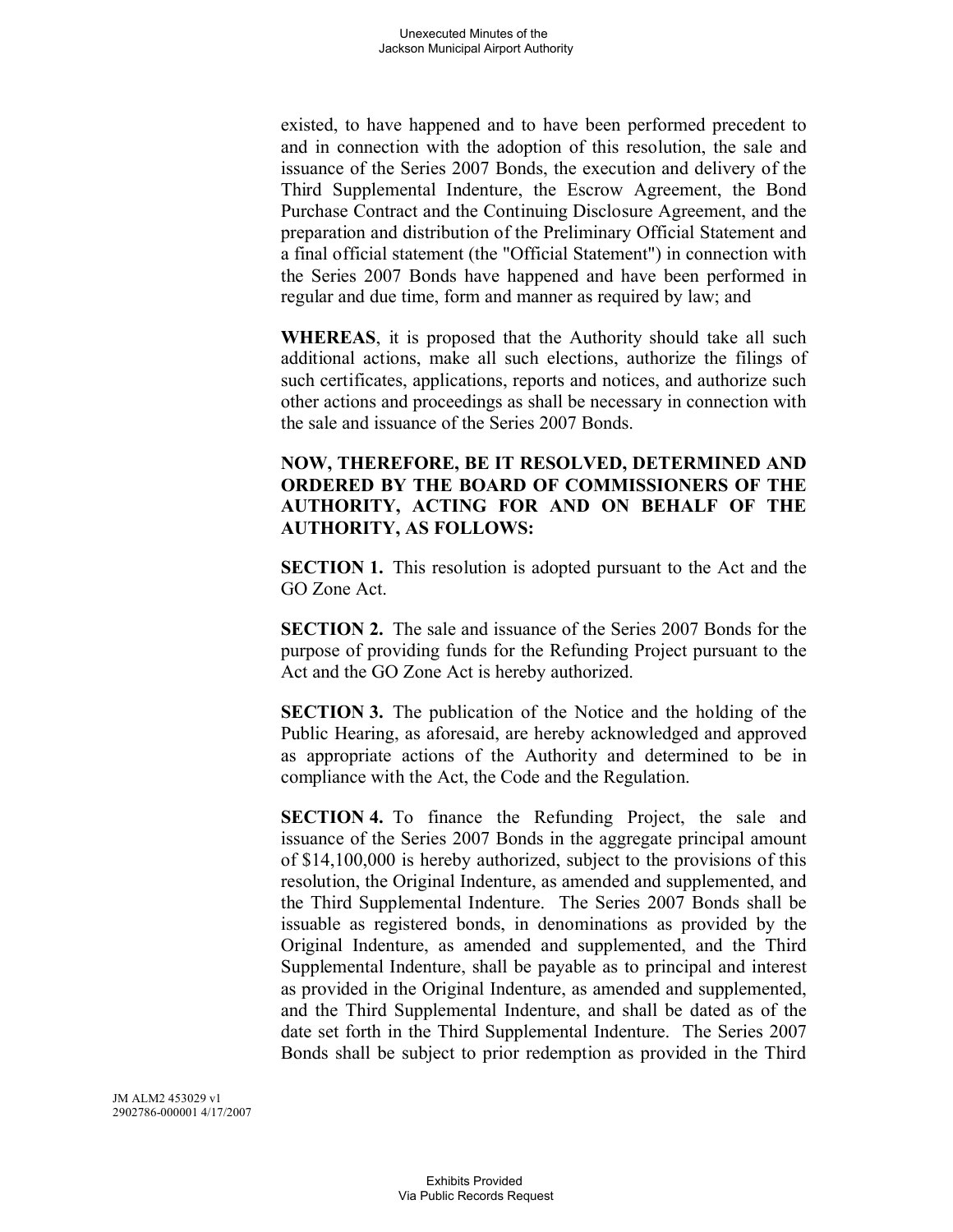Supplemental Indenture and shall mature at the times and in the principal amounts and shall bear interest at the rate or rates per annum, payable at the times, as provided in the Third Supplemental Indenture and Exhibit A attached hereto and incorporated herein by reference. The form of the Series 2007 Bonds and the provisions for signatures, authentication, payment, redemption and number shall be as set forth in the Original Indenture, as amended and supplemented, and the Third Supplemental Indenture. The final maturity of the Series 2007 Bonds shall be October 1, 2027. All other terms and provisions of the Series 2007 Bonds shall be as set forth in the Original Indenture, as amended and supplemented, and the Third Supplemental Indenture.

**SECTION 5.** In accordance with the requirements of the Act, the Board hereby finds, determines and adjudicates that (a) the Authority shall make payments in amounts which shall be equal to the amount payable as interest, premium, if any, and principal, either at the stated maturities of the Series 2007 Bonds as set forth in the Third Supplemental Indenture or upon redemption prior to maturity as set forth in the Third Supplemental Indenture; (b) the Third Supplemental Indenture, the Escrow Agreement, the Bond Purchase Contract, the Preliminary Official Statement and the Continuing Disclosure Agreement are in full compliance and conformity with all provisions of the Act; and (c) the Refunding Project is for a lawful and valid purpose in that it will satisfy all of the applicable requirements of the Act and the GO Zone Act, result in the enhancement of the Authority's annual cash flow and provide flexibility to the Authority in the financing of its future projects.

**SECTION 6.** The Series 2007 Bonds shall be secured by the pledge effected by the Original Indenture, as amended and supplemented, and the Third Supplemental Indenture and shall be limited obligations of the Authority payable solely from and secured by a pledge of the Net Revenues (as defined in the Third Supplemental Indenture) and other monies and property pledged under the Original Indenture, as amended and supplemented, and the Third Supplemental Indenture, and shall be on a parity with the Series 1996 Unrefunded Bonds, the Series 1998A Unrefunded Bonds, the Series 1998B Bonds, the Series 2005 Bonds and any Additional Bonds subsequently issued under the Original Indenture, as amended and supplemented from time to time. The Series 2007 Bonds will not constitute a debt, liability or general obligation of the Authority, the City, the State or any political subdivision thereof or a pledge of the faith and credit of the Authority, the City, the State or any political subdivision thereof but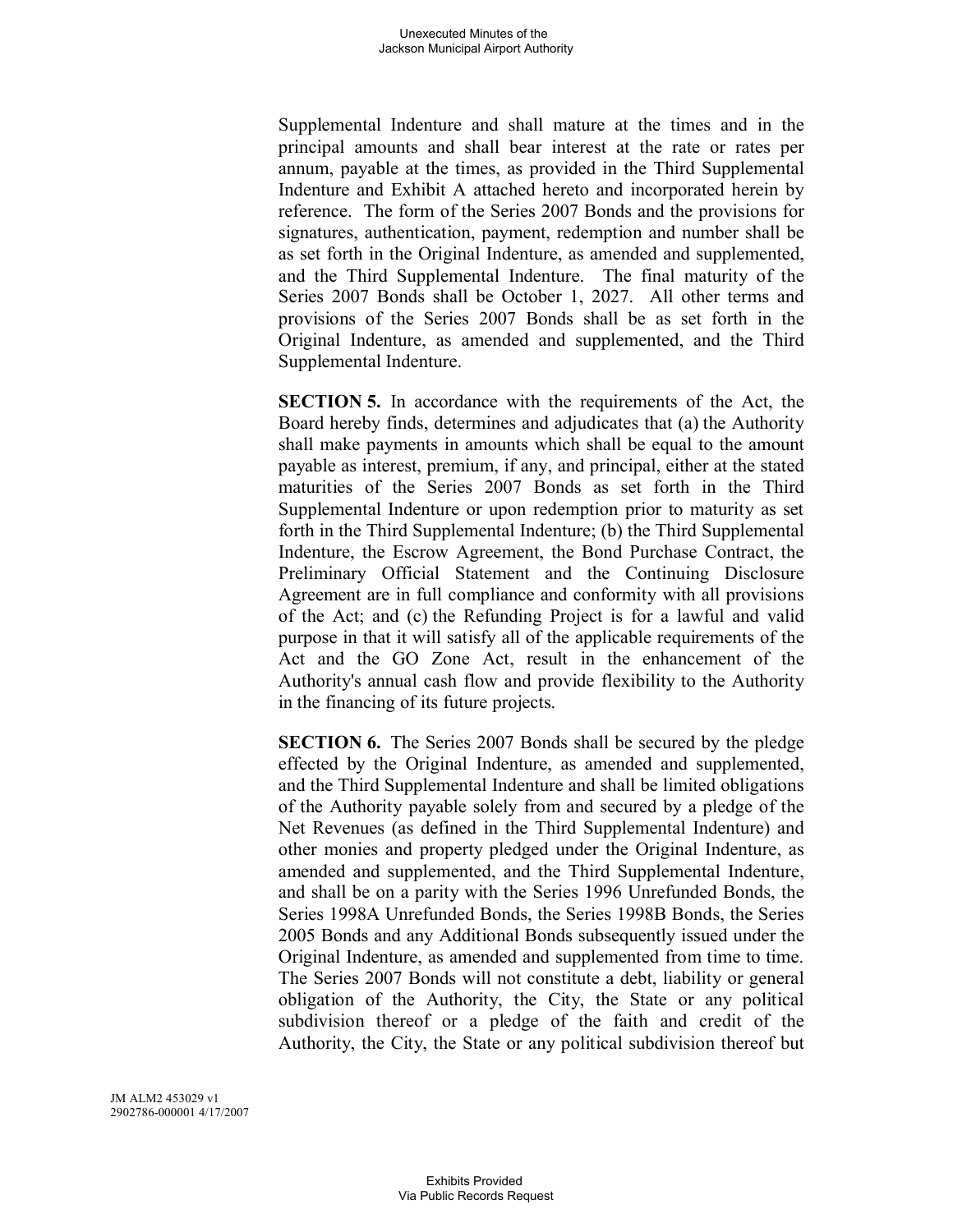shall be payable solely as hereinabove provided and will not directly, indirectly or contingently obligate the City or the State to levy or to pledge any form of taxation whatsoever for the payment thereof.

**SECTION 7.** Except as supplemented by the First Supplemental Indenture, the Second Supplemental Indenture and the Third Supplemental Indenture, the Original Indenture, in the form submitted to this meeting and made a part of this resolution as though set forth in full herein, shall be, and the same hereby is, ratified and confirmed in said form.

**SECTION 8.** The Third Supplemental Indenture, in the form submitted to this meeting and made part of this resolution as though set forth in full herein, shall be, and the same hereby is, approved in substantially said form. The Chairperson of the Board (the "Chairperson") and the Chief Executive Officer are hereby authorized and directed to execute and deliver the Third Supplemental Indenture with such changes, insertions and omissions as may be approved by such officers, said execution being conclusive evidence of such approval.

**SECTION 9.** The Escrow Agreement in the form submitted to this meeting and made a part of this resolution as though set forth in full herein, shall be, and the same hereby is, approved in substantially said form. The Chairperson and the Chief Executive Officer are hereby authorized and directed to execute and deliver the Escrow Agreement with such changes, insertions and omissions as may be approved by such officers, said execution being conclusive evidence of such approval.

**SECTION 10.** The Underwriter and the Financial Advisor having demonstrated that the sale of the Series 2007 Bonds pursuant to the Bond Purchase Contract results in net present value savings of at least 3% of the principal amount of the Refunded Bonds, calculated after taking into account all costs of issuance of the Series 2007 Bonds, the Bond Purchase Contract in the form submitted to this meeting and made a part of this resolution as though set forth in full herein, shall be, and the same hereby is, approved in substantially said form. The Chairperson or the Chief Executive Officer is hereby authorized and directed to execute and deliver the Bond Purchase Contract with such changes, insertions and omissions as may be approved by either of such officers, said execution being conclusive evidence of such approval.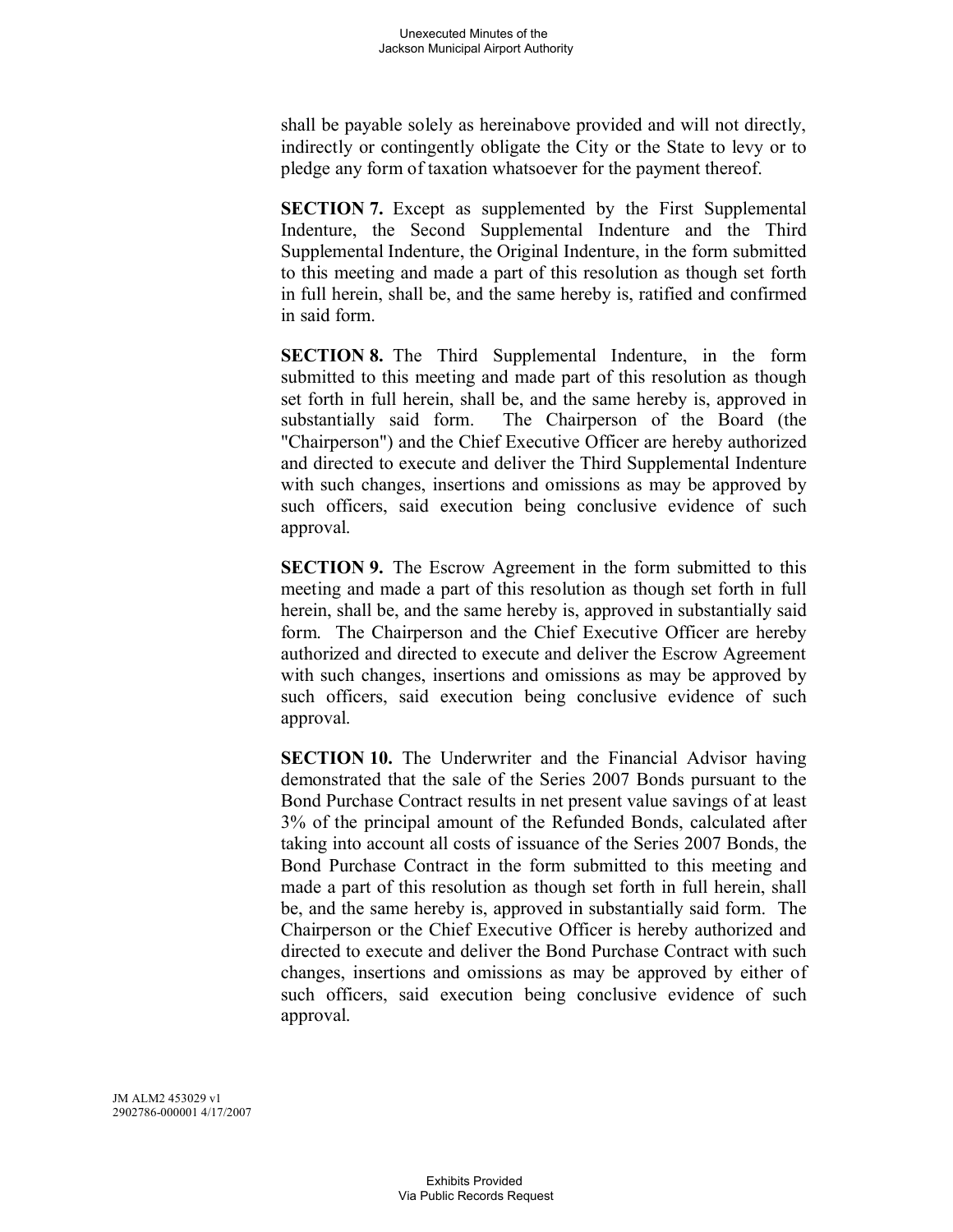**SECTION 11.** The Preliminary Official Statement in the form submitted to this meeting and made a part of this resolution as though set forth in full herein, shall be, and the same hereby is, approved in said form. The distribution of the Preliminary Official Statement on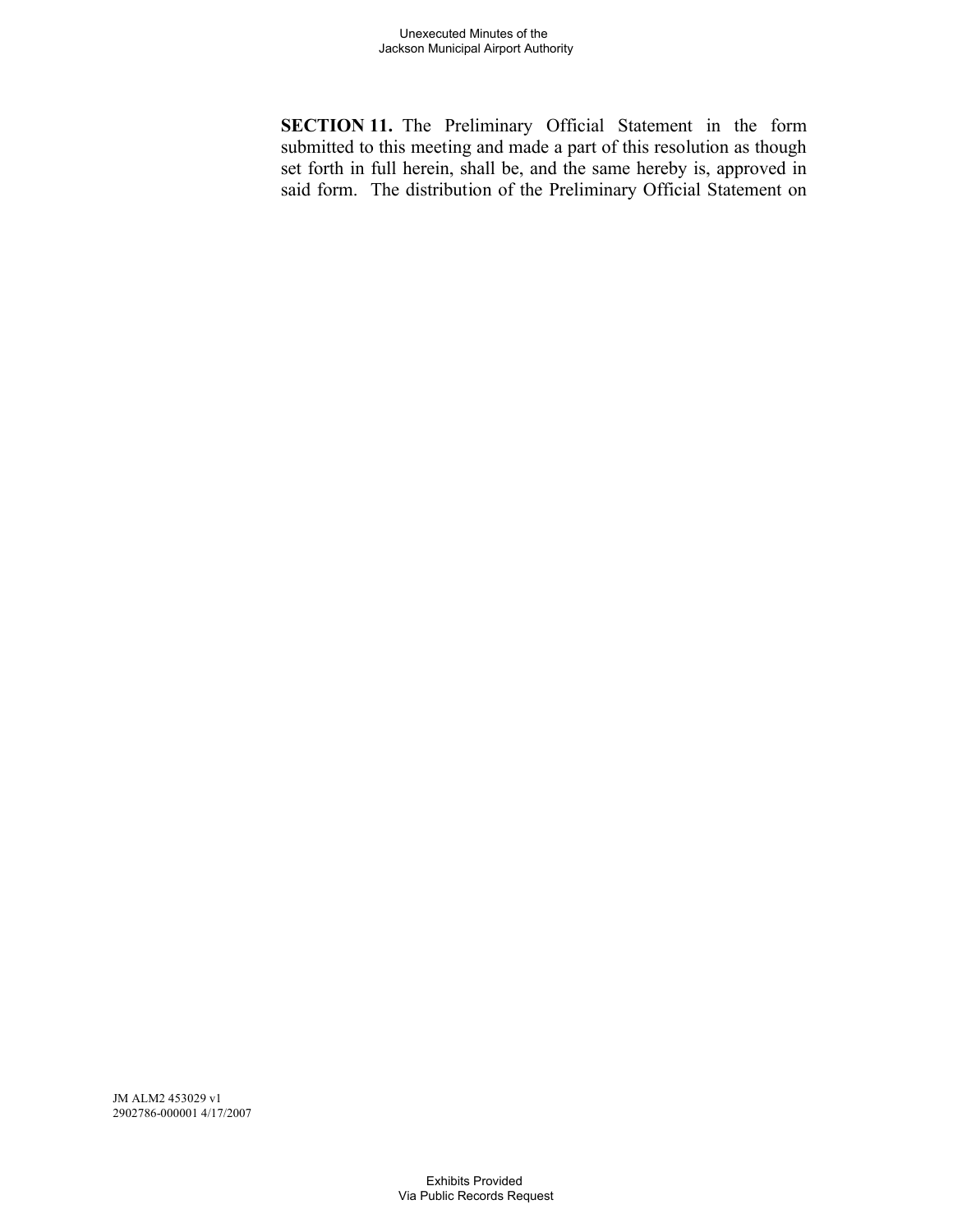March 15, 2007 is hereby approved, ratified and confirmed. The Authority deems the Preliminary Official Statement to be "final" as required by SEC Rule 15c2-12(b)(1).

**SECTION 12.** The Continuing Disclosure Agreement in the form submitted to this meeting and made a part of this resolution as though set forth in full herein, shall be, and the same hereby is, approved in substantially said form. The Chairperson or the Chief Executive Officer is hereby authorized and directed to execute and deliver the Continuing Disclosure Agreement with such changes, insertions and omissions as may be approved by either of such officers, said execution being conclusive evidence of such approval.

**SECTION 13.** Copies of the documents provided for in Sections 7 through 12 of this resolution in the forms submitted to this meeting and approved in substantially said forms by this resolution are on file in the office of the Chief Executive Officer.

**SECTION 14.** The Series 2007 Bonds shall be executed by the manual or facsimile signature of the Chairperson and the seal of the Authority (or a facsimile thereof) shall be imprinted, impressed or otherwise reproduced on the Series 2007 Bonds and attested by the manual or facsimile signature of the Chief Executive Officer. The Series 2007 Bonds shall be delivered to the Trustee for proper authentication and delivery to the Underwriter upon instructions to that effect.

**SECTION 15.** The Series 2007 Bonds will be sold by the Authority to the Underwriter upon the terms and conditions as set forth in the Bond Purchase Contract.

**SECTION 16.** Except as otherwise expressly provided herein, nothing in this resolution or the Third Supplemental Indenture, express or implied, is intended or shall be construed to confer upon any person or firm or corporation other than the Authority, the holders of the Series 2007 Bonds issued under the Original Indenture, as amended and supplemented, and the Third Supplemental Indenture, and the Trustee, any right, remedy or claim, legal or equitable, under and by reason of this resolution or any of the provisions hereof, the Original Indenture, as amended and supplemented, or the Third Supplemental Indenture or any provision thereof. This resolution, the Original Indenture, as amended and supplemented, the Third Supplemental Indenture and all of their provisions are intended to be and shall be for the sole and exclusive benefit of the Authority, the Trustee and the holders from time to time of the Series 2007 Bonds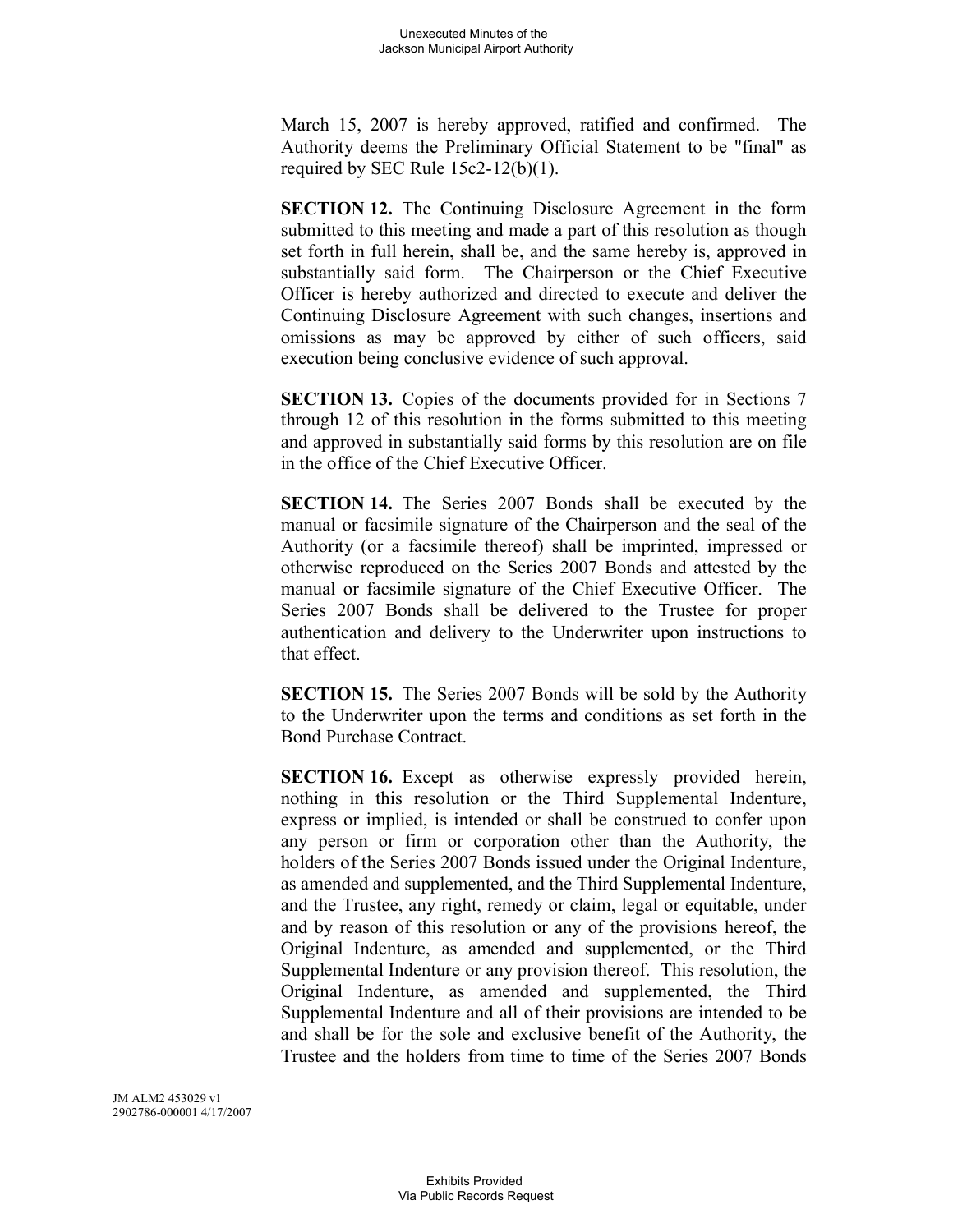and to the extent applicable thereto, the holders, from time to time, of the Series 1996 Unrefunded Bonds, the Series 1998A Unrefunded Bonds, the Series 1998B Bonds, the Series 2005 Bonds, and any Additional Bonds subsequently issued under the Original Indenture, as amended and supplemented from time to time.

**SECTION 17.** In case any one or more of the provisions of this resolution, the Original Indenture, as amended and supplemented, the Third Supplemental Indenture, the Escrow Agreement, the Bond Purchase Contract, the Continuing Disclosure Agreement or the Series 2007 Bonds issued or approved hereby shall, for any reason, be held to be illegal or invalid, such illegality or invalidity shall not affect any of the other provisions of this resolution, the Original Indenture, as amended and supplemented, the Third Supplemental Indenture, the Escrow Agreement, the Bond Purchase Contract, the Continuing Disclosure Agreement or the Series 2007 Bonds, but this resolution, the Original Indenture, as amended and supplemented, the Third Supplemental Indenture, the Escrow Agreement, the Bond Purchase Contract, the Continuing Disclosure Agreement and the Series 2007 Bonds shall be construed and enforced as if such illegal or invalid provision or provisions had not been contained therein. The terms and conditions set forth in the Third Supplemental Indenture, the pledge of the moneys and property under the Third Supplemental Indenture, the creation of the funds provided for in the Third Supplemental Indenture, the provisions relating to the proceeds derived from the sale of the Series 2007 Bonds pursuant to and under the Original Indenture, as amended and supplemented, and the Third Supplemental Indenture and the handling of said moneys, property and receipts are all commitments and agreements on the part of the Authority and the validity or the invalidity of the Third Supplemental Indenture shall not affect the commitments on the part of the Authority to create such funds and to handle such proceeds and such moneys, property and receipts for the purposes, in the manner and according to the terms and conditions fixed in the Original Indenture, as amended and supplemented, and the Third Supplemental Indenture, it being the intention hereof that such commitments on the part of the Authority are binding as if contained in this resolution separate and apart from the Original Indenture, as amended and supplemented, and the Third Supplemental Indenture.

**SECTION 18.** The Chief Executive Officer is hereby authorized to cause to be paid out of the proceeds of the sale of the Series 2007 Bonds such legal, accounting, financial and printing expenses, and all such other expenses, incurred by or on behalf of the Authority, the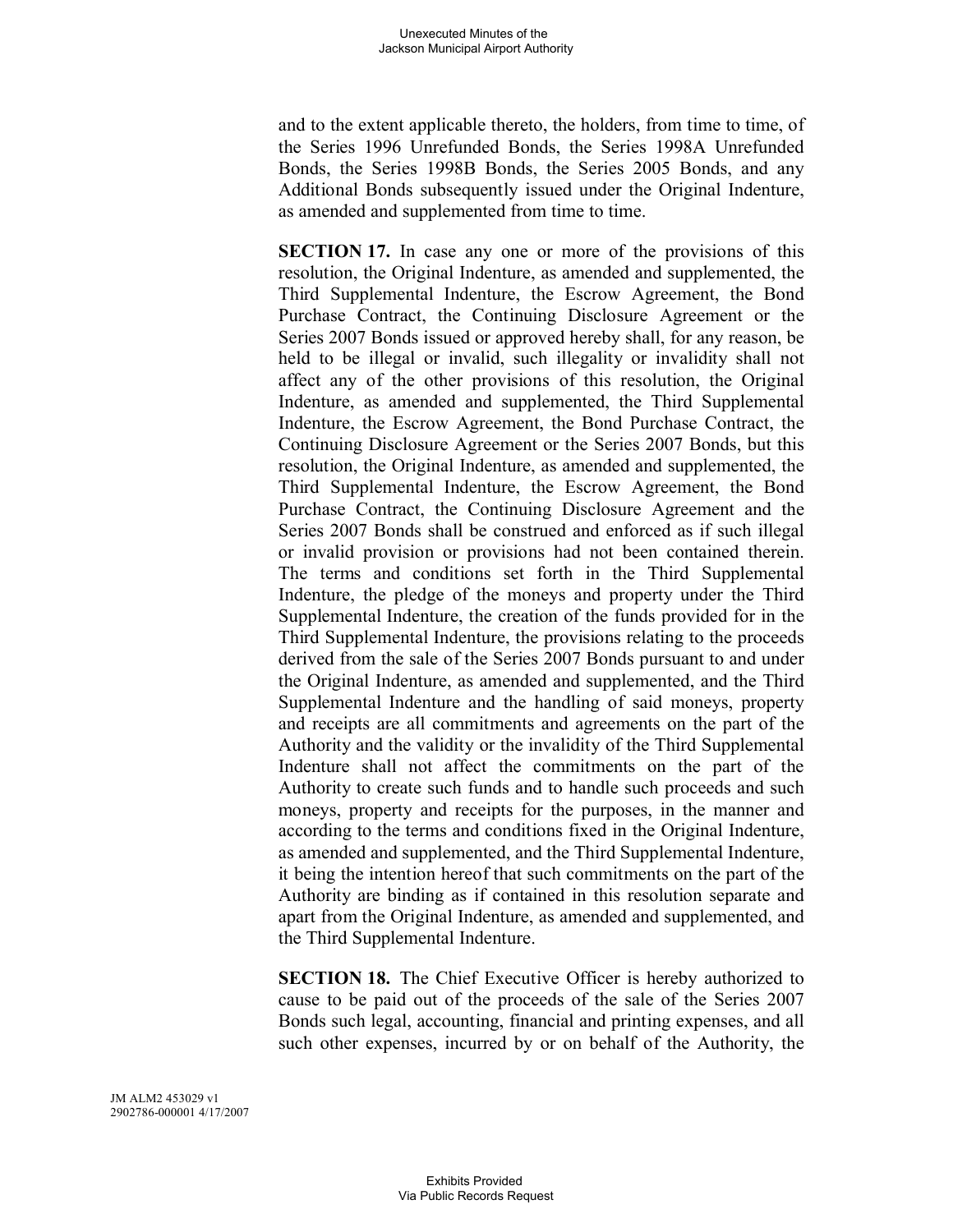Trustee and the Underwriter in connection with the issuance of the Series 2007 Bonds as may be permitted to be paid therefrom pursuant to the terms of the Original Indenture, the Third Supplemental Indenture, the Bond Purchase Contract and applicable law.

**SECTION 19.** The Authority covenants to comply, to the extent applicable to the Series 2007 Bonds, with each requirement of the Code necessary to maintain the exclusion of interest on the Series 2007 Bonds from gross income for federal income tax purposes, and in furtherance thereof, to comply with a certificate of the Authority to be executed and delivered concurrently with the issuance and delivery of the Series 2007 Bonds, or such other covenants as may, from time to time, be required to be complied with in order to maintain the exclusion of interest on the Series 2007 Bonds from gross income for federal income tax purposes. The Authority shall not use or permit the use of any of the proceeds of the Series 2007 Bonds, or any other funds of the Authority, directly or indirectly, to acquire any securities, obligations or other investment property, and shall not take or permit to be taken any other action or actions, which would cause any Series 2007 Bond to be an "arbitrage bond" as defined in Section 148 of the Code. Notwithstanding any other provisions to the contrary, so long as necessary in order to maintain the exclusion of interest on the Series 2007 Bonds from gross income for federal income tax purposes under the Code, the covenants contained in this Section 19 shall survive the payment of the Series 2007 Bonds and the interest thereon, including any payment or defeasance thereof.

**SECTION 20.** Any officer of the Authority is hereby authorized and directed to execute a non arbitrage certification in order to comply with Section 148 of the Code, and the applicable regulations thereunder, and all other documents required for compliance with the Code.

**SECTION 21.** Prior to their delivery to the Underwriter, the Series 2007 Bonds shall be validated pursuant to Sections 31-13-1 *et seq*., Mississippi Code of 1972, as amended, and the Act, by the Chancery Court of Rankin County, Mississippi.

**SECTION 22.** The Chief Executive Officer, the Chairperson and any other officer of the Authority or member of the Board be, and each of them is hereby, authorized and directed to do all acts and things required by them by this resolution, the Original Indenture, as amended and supplemented, the Third Supplemental Indenture, the Escrow Agreement, the Bond Purchase Contract and the Continuing Disclosure Agreement for the full and complete performance of all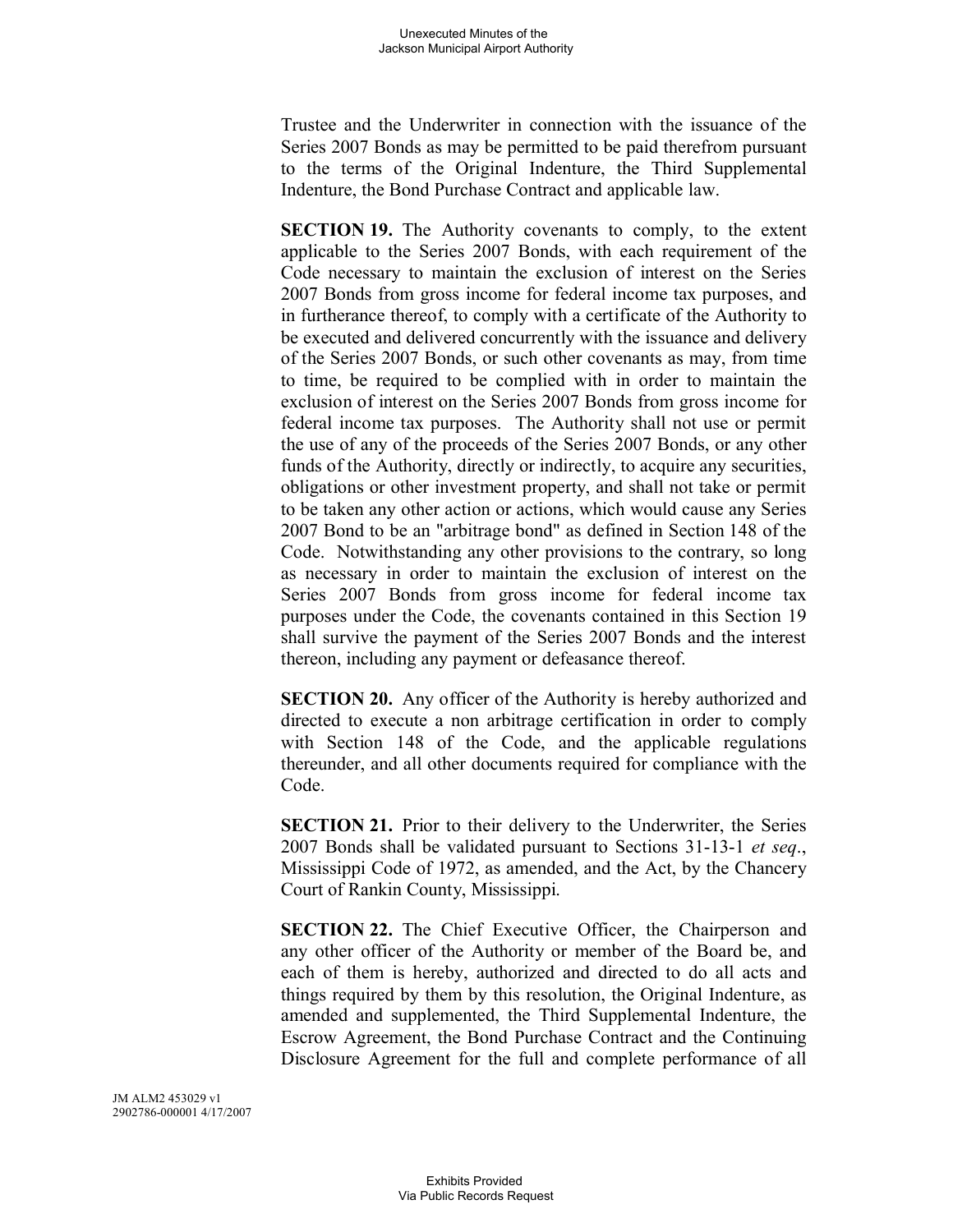the terms, covenants and agreements contained in this resolution, the Series 2007 Bonds, the Original Indenture, as amended and supplemented, the Third Supplemental Indenture, the Escrow Agreement, the Bond Purchase Contract, the Continuing Disclosure Agreement and all of the documents necessary to conclude the sale and issuance of the Series 2007 Bonds.

**SECTION 23.** All actions taken by the Chief Executive Officer in connection with the preparation of the Preliminary Official Statement shall be, and the same hereby are, approved, ratified and confirmed.

**SECTION 24.** The Chief Executive Officer be, and is hereby, authorized and directed to prepare, execute and distribute a final Official Statement in connection with the sale and issuance of the Series 2007 Bonds in a form similar to the Preliminary Official Statement with such changes, insertions and omissions to conform the Official Statement with the Third Supplemental Indenture, said execution being conclusive evidence of such approval.

**SECTION 25.** No stipulation, obligation or agreement herein contained or contained in the Original Indenture, as amended and supplemented, the Third Supplemental Indenture, the Escrow Agreement, the Bond Purchase Contract, the Continuing Disclosure Agreement or other documents necessary to conclude the sale and issuance of the Series 2007 Bonds shall be deemed to be a stipulation, obligation or agreement of any officer, director, agent or employee of the Authority or member of the Board in his individual capacity, and no such officer, director, agent, employee, or member shall be personally liable on the Series 2007 Bonds or be subject to personal liability or accountability by reason of the sale and issuance thereof.

**SECTION 26.** When the Series 2007 Bonds are issued, the Chief Executive Officer is hereby authorized and directed to prepare and furnish to the Underwriter and the Trustee certified copies of all the proceedings and records of the Authority relating to the Series 2007 Bonds, and such other affidavits and certificates as may be required to show the facts relating to the legality of the Series 2007 Bonds as such facts appear from the books and records in the Chief Executive Officer's custody and control or as otherwise known to him; and all such certified copies, certificates and affidavits, including any heretofore furnished, shall constitute representations of the Authority as to the truth of all statements contained therein.

**SECTION 27.** From and after the execution and delivery of the documents hereinabove authorized, the proper officers, directors,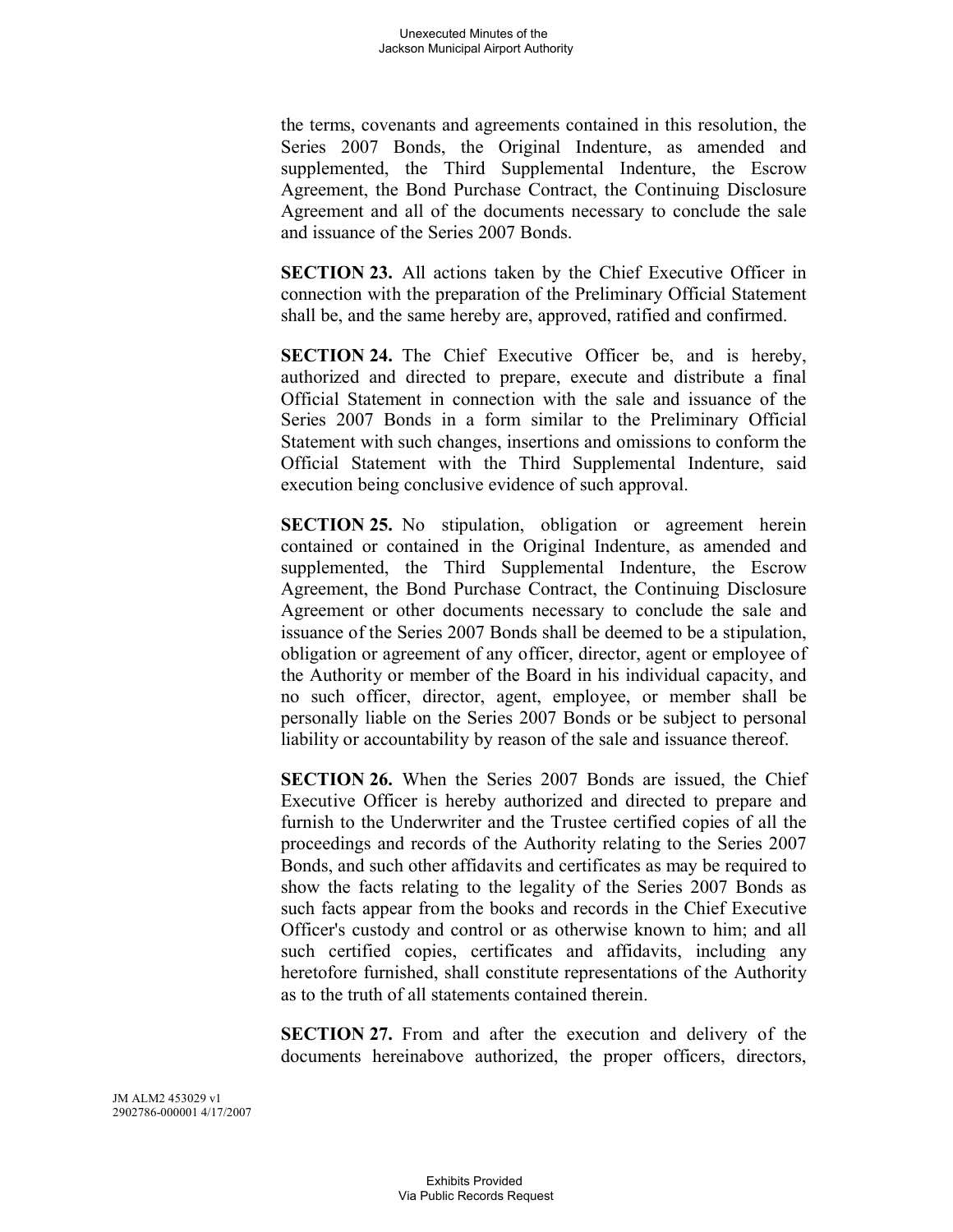agents, and employees of the Authority and members of the Board are hereby authorized, empowered and directed to do all such acts and things and to execute all such documents as may be necessary to carry out and comply with the provisions of said documents as executed and are further authorized to take any and all further actions and execute and deliver any and all other documents and certificates as may be necessary or desirable in connection with the issuance of the Series 2007 Bonds and the execution and delivery of the Third Supplemental Indenture, the Escrow Agreement, the Bond Purchase Contract, the Continuing Disclosure Agreement, the Preliminary Official Statement, the Official Statement or other documents necessary to conclude the sale and issuance of the Series 2007 Bonds, from time to time, and to document the Authority's compliance with the Act.

**SECTION 28.** The Chief Executive Officer and the Chairperson shall be, and hereby are authorized and directed to make all final determinations necessary in connection with the sales and issuance of the Series 2007 Bonds, including, but not limited to, the dated date of the Series 2007 Bonds, the final principal amount of the Series 2007 Bonds, the maturity schedule relating to the Series 2007 Bonds, the redemption terms of the Series 2007 Bonds, the interest rate or rates to be borne by the Series 2007 Bonds, the price to be paid for the Series 2007 Bonds by the Underwriter, the selection of a bond insurer for the Series 2007 Bonds, and any and all other terms thereof, all subject to the provisions of the Act and the GO Zone Act.

**SECTION 29.** The Authority hereby irrevocably elects and directs that the Series 1996 Advance Refunded Bonds and the Series 1998A Advance Refunded Bonds shall be advance refunded in accordance with the Third Supplemental Indenture and the Escrow Agreement. The Trustee shall be, and hereby is authorized and directed to give such notices and take such actions, including, but not limited to, entering into the Escrow Agreement, as may be required by the Original Indenture, as amended and supplemented, in connection with such refunding.

**SECTION 30.** All acts and doings of the officers of the Authority which are in conformity with the purposes and intents of this resolution and in furtherance of the sale and issuance of the Series 2007 Bonds, from time to time, and the execution, delivery and performance of the Original Indenture, as amended and supplemented, the Third Supplemental Indenture, the Escrow Agreement, the Bond Purchase Contract, the Continuing Disclosure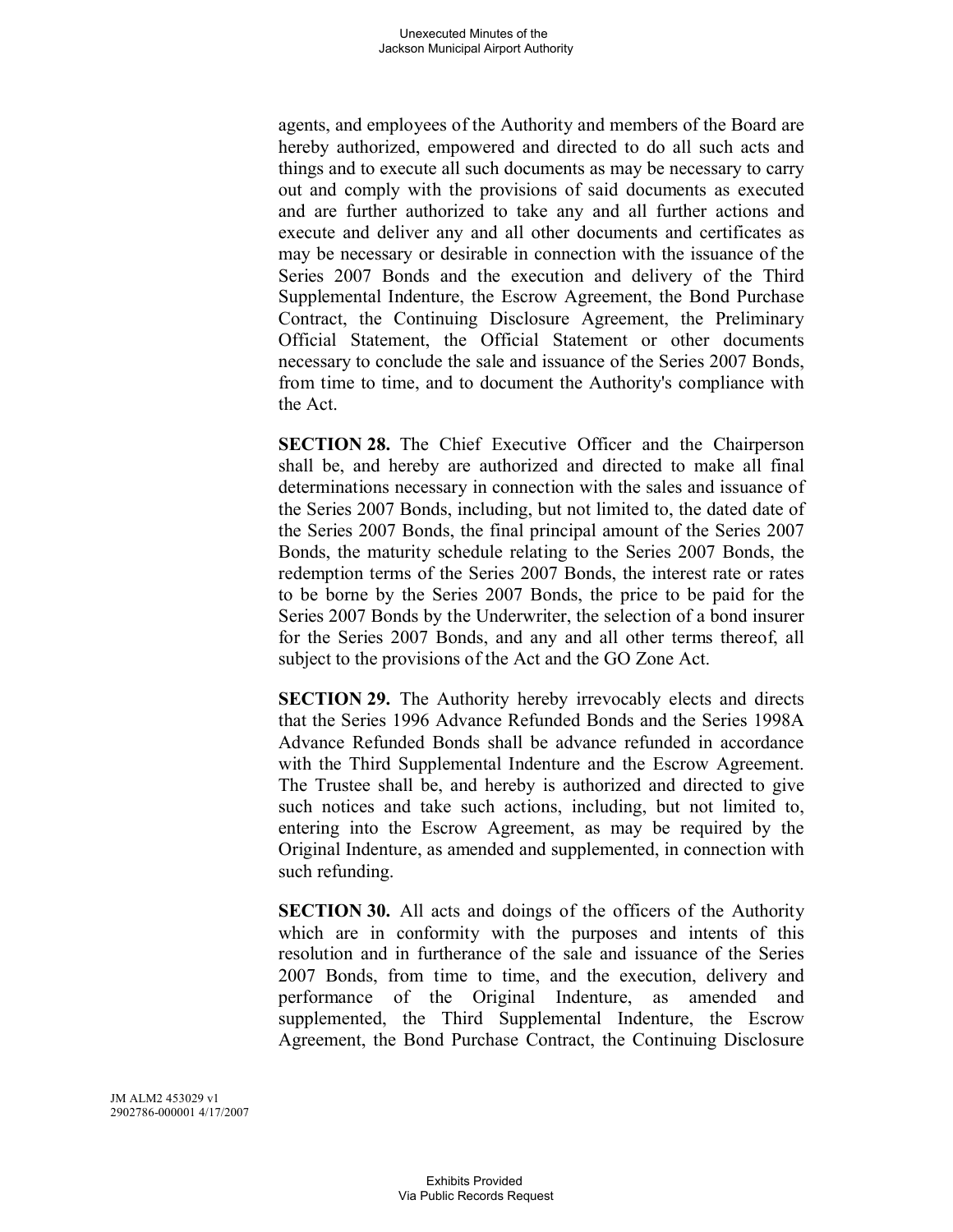Agreement and the Official Statement shall be, and the same hereby are, in all respects approved and confirmed.

**SECTION 31.** This resolution shall become effective immediately and all resolutions and orders, or parts thereof, in conflict herewith are, to the extent of such conflict, repealed.

Commissioner Johnnie Patton seconded the motion to adopt the foregoing resolution, and the question being put to a vote, the resolution was unanimously adopted.

The motion having received the affirmative vote of all of the members of the Board of Commissioners of the Jackson Municipal Airport Authority present, being a quorum of said Board, the Chairman declared the motion carried and the resolution adopted, this the 22nd day of March, 2007.

### d. Delta Bankruptcy: Authorize Vote to Approve Reorganization Plan.

Mr. Vanderleest directed the Board's attention to the memo dated March 20, 2007, in the Packet, which discussed this matter. As set forth therein, the staff of the Authority recommended that the Board approve and authorize the Authority to vote to approve the Plan of Reorganization issued by Delta Air Lines and its affiliates as part of its bankruptcy proceedings.

During discussion, Jeff Wagner, legal counsel for the Authority, explained the background and justification for the staff recommendation.

After further discussion, upon motion duly made by Commissioner Patton, seconded by Commissioner Stewart, and unanimously approved by the affirmative votes of all Commissioners present, the Board adopted the following resolution.

### **RESOLUTION APPROVING AND AUTHORIZING VOTE TO APPROVE PLAN OF REORGANIZATION FOR DELTA AIR LINES**

**WHEREAS**, the staff of the Jackson Municipal Airport Authority (the "Authority") has recommended that the Board of Commissioners (the "Board") of the Authority approve and authorize the Authority to vote in favor of that certain Plan of Reorganization (the "Plan") issued by Delta Air Lines and its affiliates (collectively, "Delta") as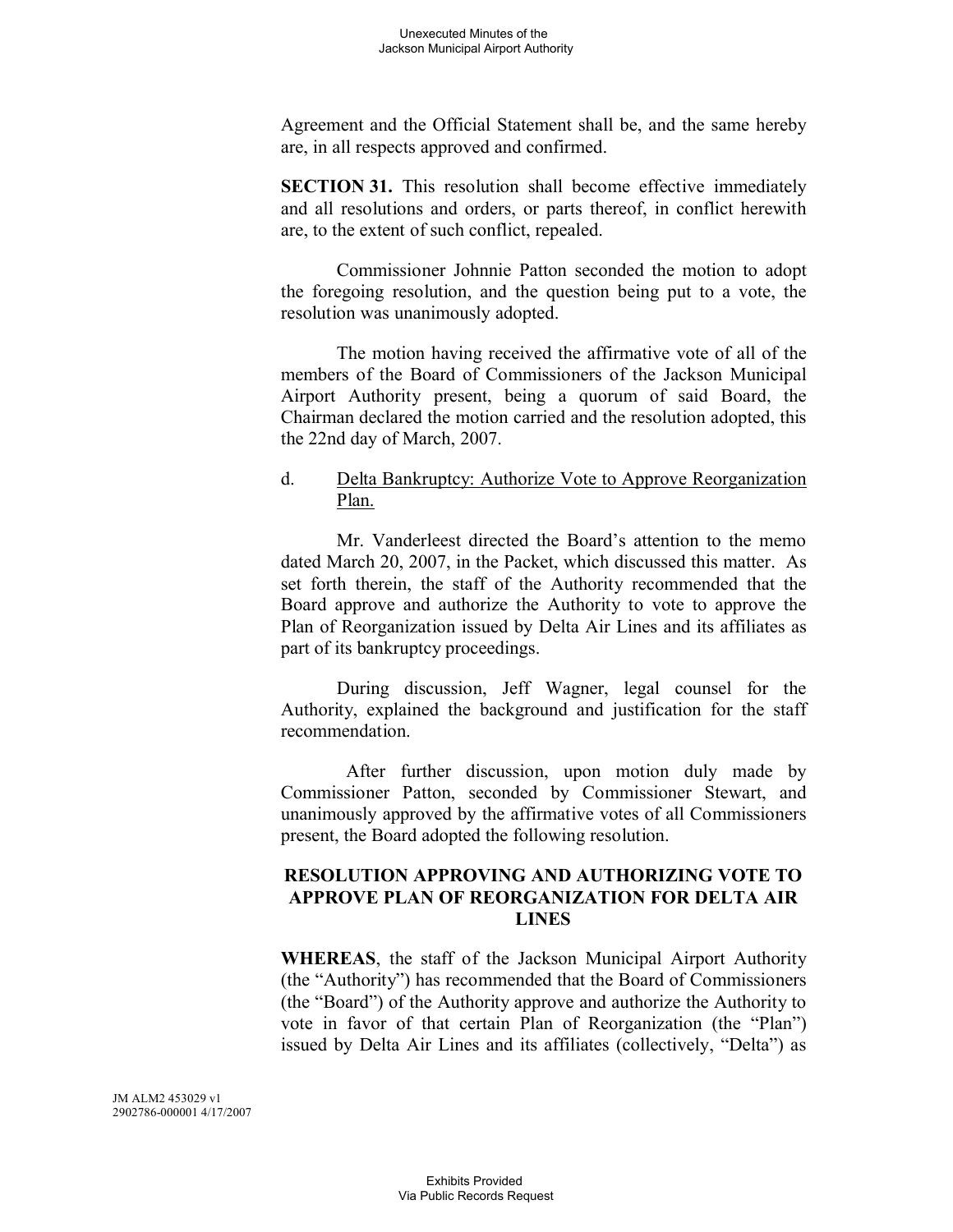part of Delta's bankruptcy proceedings, as more particularly set forth in that certain memorandum dated March 20, 2007 (the "Memorandum"), a copy of said Memorandum being (i) included in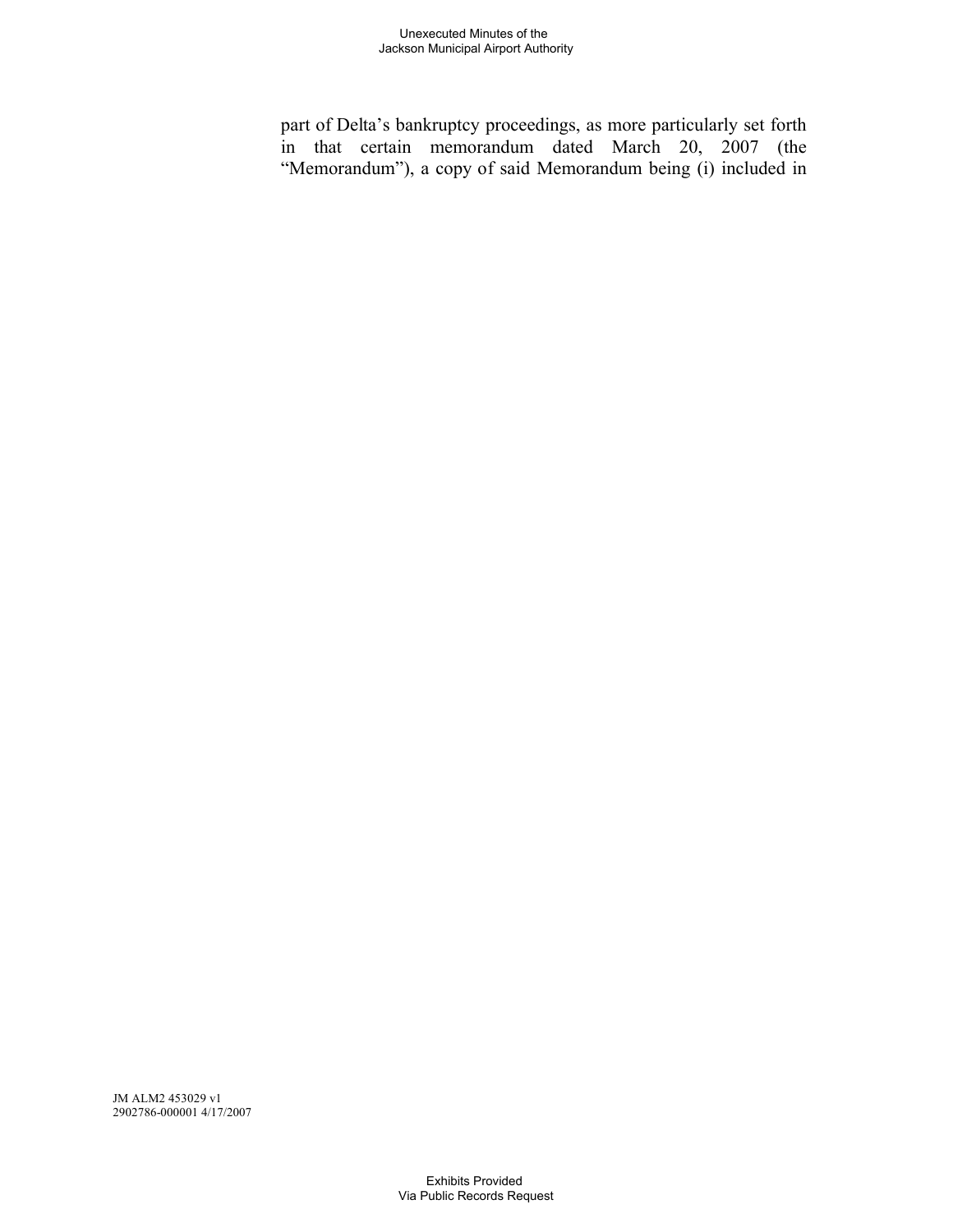the packet distributed to the Board prior to the March 22, 2007, Special Meeting of the Board and (ii) incorporated herein by reference; and

**WHEREAS**, the Board has reviewed the Memorandum and considered said recommendation by the staff of the Authority;

**NOW, THEREFORE, BE IT RESOLVED**, the Board hereby determines that it would be in the best interests of and in furtherance of the duties and responsibilities of the Authority to, and the Board hereby does, approve and authorize the Authority to vote in favor of the Plan issued by Delta as part of Delta's bankruptcy proceedings.

3. Information Management Systems.

### a. Lease Agreement with Cellular South, JEIA: Approve Antenna License and Ground Lease Agreement.

Mr. Vanderleest directed the Board's attention to the memo dated March 14, 2007, in the Packet, which discussed this matter. As set forth therein, the staff of the Authority recommended that the Board approve and authorize negotiation and execution of an Antenna License and Ground Lease Agreement with Cellular South, with an estimated annual revenue of \$15,093.75.

After discussion, upon motion duly made by Commissioner Stewart, seconded by Commissioner Patton, and unanimously approved by the affirmative votes of all Commissioners present, the Board adopted the following resolution.

# **RESOLUTION APPROVING AND AUTHORIZING ANTENNA LICENSE AND GROUND LEASE AGREEMENT WITH CELLULAR SOUTH**

**WHEREAS,** the staff of the Jackson Municipal Airport Authority (the "Authority") has recommended that the Board of Commissioners (the "Board") of the Authority approve and authorize negotiation and execution of a certain antenna license and ground lease agreement (the "Agreement") with Cellular South, which would provide an estimated annual revenue to the Authority of \$15,093.75, all as more particularly set forth in that certain memorandum dated March 14, 2007 (the "Memorandum"), a copy of which is (i) included in the packet distributed to the Board prior to the March 22, 2007, Special Meeting of the Board and (ii) incorporated herein by reference; and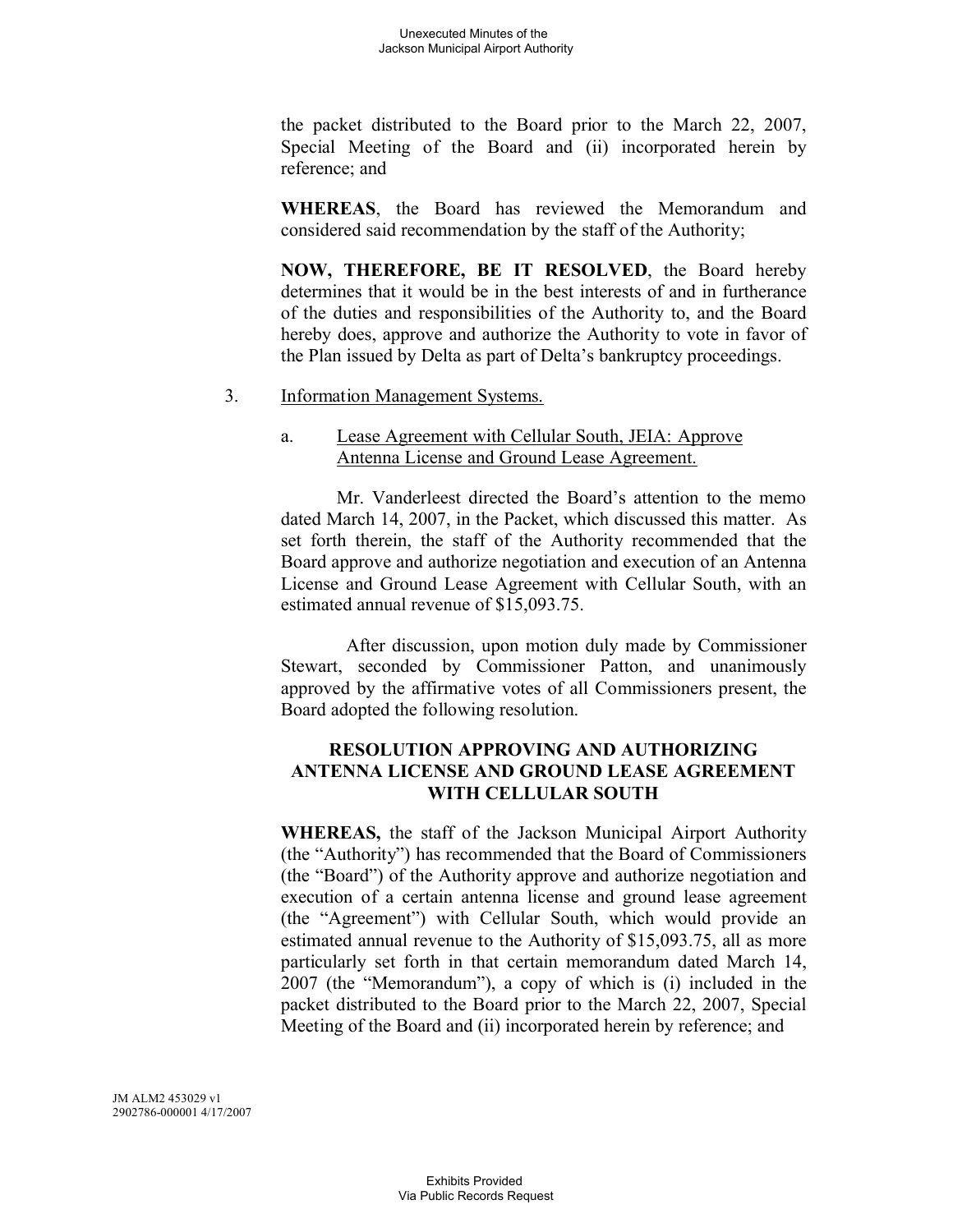**WHEREAS,** the Board has reviewed the Memorandum and considered said recommendation by the staff of the Authority;

**NOW, THEREFORE, BE IT RESOLVED,** the Board hereby determines that it would be in the best interests of and in furtherance of the duties and responsibilities of the Authority to, and the Board hereby does, approve and authorize negotiation and execution of the Agreement with Cellular South, said Agreement to be in such form and to contain such terms and conditions consistent with the Memorandum and the foregoing as may be deemed appropriate by the Chief Executive Officer of the Authority, as evidenced by his execution thereof.

4. Infrastructure Development and Project Management.

# a. JMAA Project No. 016-06, Modifications to FBO Building, JEIA: Reject Bids.

Mr. Vanderleest directed the Board's attention to the memo dated March 8, 2007, in the Packet, which discussed this matter. As set forth therein, the staff of the Authority recommended that the Board reject all bids received for this project and re-advertise the project after the architect has redefined the scope of the project to reduce the cost.

After discussion, upon motion duly made by Commissioner Patton, seconded by Commissioner Stewart, and unanimously approved by the affirmative votes of all Commissioners present, the Board adopted the following resolution.

# **RESOLUTION APPROVING AND AUTHORIZING REJECTION OF BIDS, PROJECT NO. 013-06, MODIFICATIONS TO FBO BUILDING, JACKSON-EVERS INTERNATIONAL AIRPORT**

**WHEREAS**, after publication of an advertisement in accordance with applicable law, the Jackson Municipal Airport Authority (the "Authority") received three (3) bids (the "Bids") for modifications to the FBO Building at Jackson-Evers International Airport (identified as "Project No. 013-06" and the "Project"); and

**WHEREAS**, the staff of the Authority has advised the Board of Commissioners (the "Board") of the Authority that all Bids exceeded the budget for the Project, and has recommended that the Board reject all the Bids and re-advertise the Project for bids, after consultation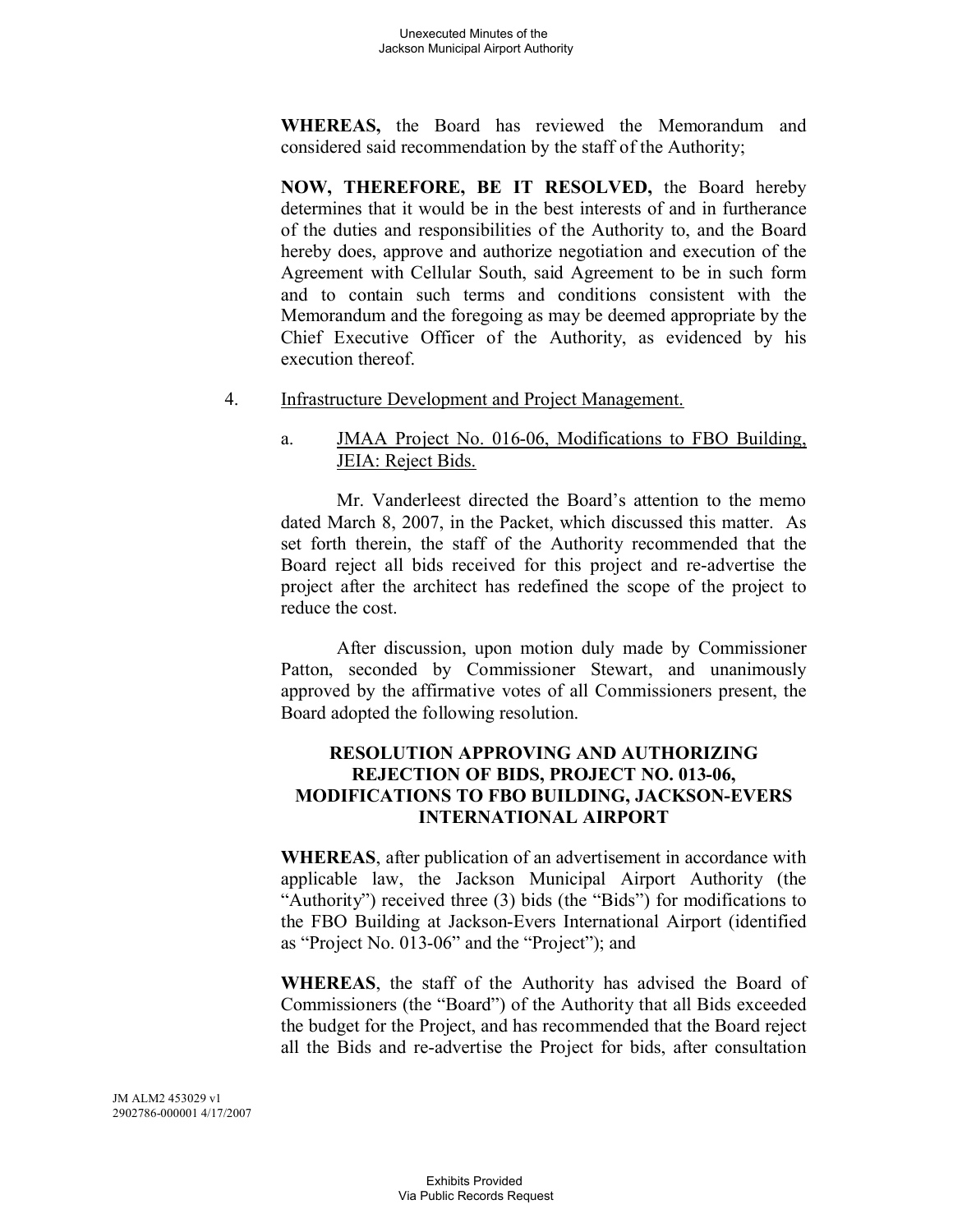with the Authority's professional architectural consultant for the Project in an attempt to revise the scope of the Project in order to reduce the bids, all as more particularly set forth in that certain memorandum dated March 8, 2007 (the "Memorandum"), a copy of which is (i) included in the packet distributed to the Board prior to the March 22, 2007, Special Meeting of the Board and (ii) incorporated herein by reference; and

**WHEREAS**, the Board has reviewed the Memorandum and considered said recommendation by the staff of the Authority;

**NOW, THEREFORE, BE IT RESOLVED**, the Board hereby determines that it would be in the best interests of and in furtherance of the duties and responsibilities of the Authority to, the Board hereby does: (i) reject the Bids and (ii) authorize and direct the staff of the Authority to work with the Architect to reduce the scope of the Project in order to reduce the estimated cost of the Project and, upon accomplishment of the foregoing, to re-advertise the Project for bids.

b. JMAA Project No. 026-06, Automated Access Control/Camera System Design and Construction, JEIA: Authorization to Execute Agreement.

Mr. Vanderleest directed the Board's attention to the memo dated March 19, 2007, in the Packet, which discussed this matter. As set forth therein, the staff of the Authority recommended that the Board approve and authorize negotiation and execution of an agreement with the consortium comprised of URS Corporation (Lead/Security Systems), Gresham Smith & Partners (Architectural/Security Systems), and South East Engineering Group (Electrical Engineering) for design and related services in connection with improvements to the airport security and access control systems at Jackson-Evers International Airport, at a cost of approximately \$1,214,273.20.

After discussion, upon motion duly made by Commissioner Stewart, seconded by Commissioner Patton, and unanimously approved by the affirmative votes of all Commissioners present, the Board adopted the following resolution.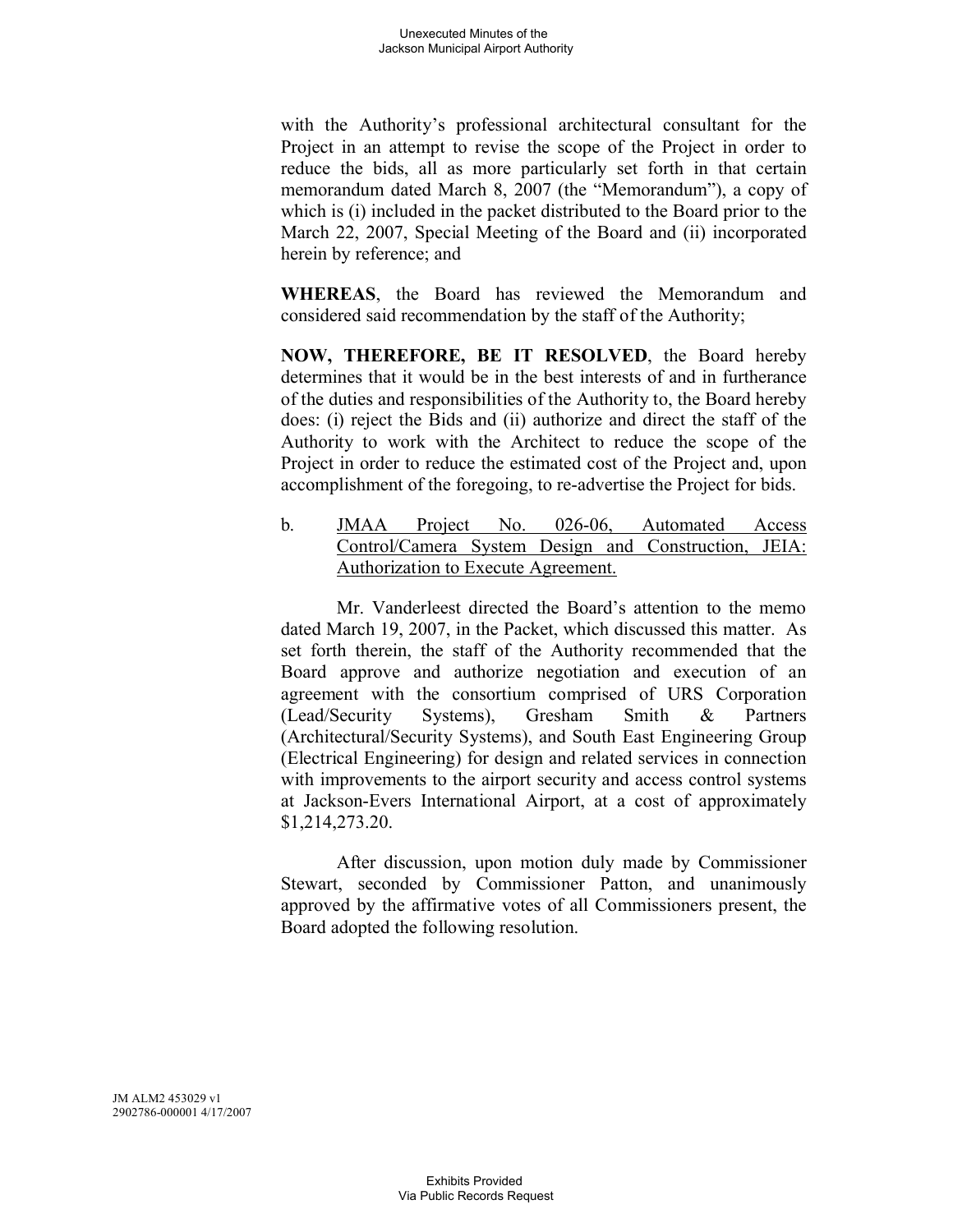### **RESOLUTION APPROVING AND AUTHORIZING NEGOTIATION AND EXECUTION OF AGREEMENT WITH URS CORPORATION, GRESHAM SMITH & PARTNERS AND SOUTH EAST ENGINEERING GROUP FOR PROJECT NO. 026-06, IMPROVEMENTS TO AIRPORT SECURITY AND ACCESS CONTROL SYSTEMS, JACKSON-EVERS INTERNATIONAL AIRPORT**

**WHEREAS**, the Board of Commissioners (the "Board") of the Jackson Municipal Airport Authority (the "Authority") previously selected the consortium comprised of URS Corporation, Gresham Smith & Partners, and South East Engineering Group (the "Consortium") to provide certain professional design and related services in connection with improvements to the airport security and access control systems at Jackson-Evers International Airport (the "Services"); and

**WHEREAS**, in accordance with the requirements of the Federal Aviation Administration, the Authority secured a third party evaluation and cost validation of the proposed Services (the "Evaluation and Cost Validation"); and

**WHEREAS**, the Federal Aviation Administration has reviewed the Evaluation and Cost Validation and, based thereon, has approved the Services to be provided and the budget for the Services of \$1,214,273.20; and

**WHEREAS**, in light of the foregoing, the staff of the Authority has recommended that the Board approve and authorize negotiation and execution of an agreement (the "Agreement") for the Services with the Consortium, all as more particularly set forth in that certain memorandum dated March 19, 2007 (the "Memorandum"), a copy of which is (i) included in the packet distributed to the Board prior to the March 22, 2007, Special Meeting of the Board and (ii) incorporated herein by reference; and

**WHEREAS**, the Board has reviewed the Memorandum and considered said recommendation by the staff of the Authority;

**NOW, THEREFORE, BE IT RESOLVED**, the Board hereby determines that it would be in the best interests of and in furtherance of the duties and responsibilities of the Authority to, and the Board hereby does, approve and authorize negotiation and execution of the Agreement with the Consortium to provide the Services, said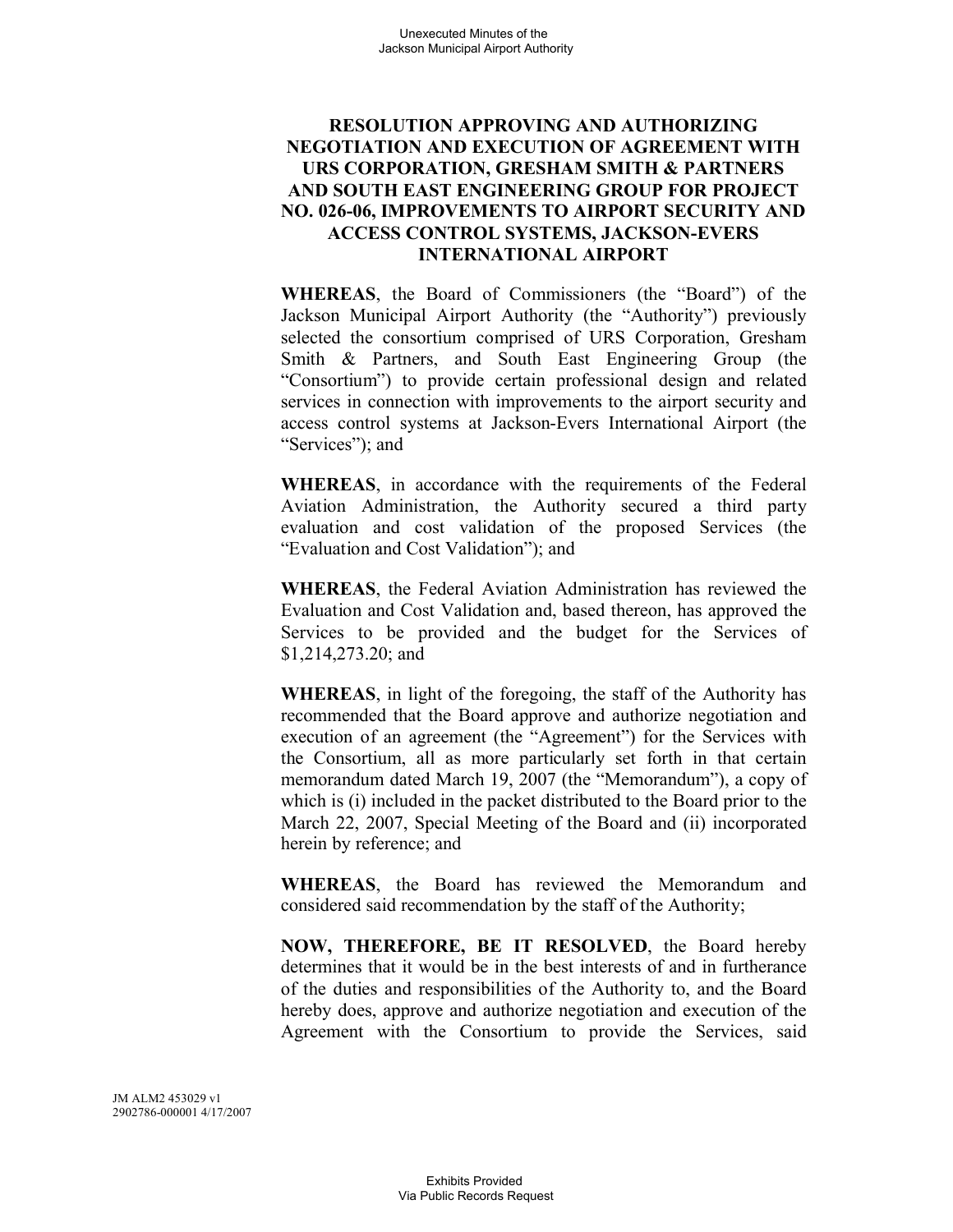Agreement to be in such form and to contain such terms and

conditions consistent with the Memorandum and the foregoing as may be deemed appropriate by the Chief Executive Officer, as evidenced by his execution thereof.

### c. JMAA Project No. 006-07, Hawkins Field Terminal Building Roof Repair, HKS: Authorization to Advertise for Bids.

Mr. Vanderleest directed the Board's attention to the memo dated March 19, 2007, in the Packet, which discussed this matter. As set forth therein, the staff of the Authority requested authorization to publish an advertisement for bids to repair and reseal the roof of the Terminal Building at Hawkins Field, at a cost estimated to be approximately \$20,000.00.

After discussion, upon motion duly made by Commissioner Stewart, seconded by Commissioner Patton, and unanimously approved by the affirmative votes of all Commissioners present, the Board adopted the following resolution.

# **RESOLUTION APPROVING AND AUTHORIZING ADVERTISEMENT FOR BIDS TO REPAIR AND RESEAL ROOF OF THE MAIN TERMINAL BUILDING, HAWKINS FIELD, PROJECT NO. 006-07**

**WHEREAS**, the staff of the Jackson Municipal Airport Authority (the "Authority") has recommended that the Board of Commissioners (the "Board") of the Authority approve and authorize publication of an advertisement for bids to repair and reseal the roof of the Main Terminal Building at Hawkins Field, identified as Project No. 006-07 (the "Project"), all as more particularly set forth in that certain memorandum dated March 19, 2007 (the "Memorandum"), a copy of which is (i) included in the packet distributed to the Board prior to the March 22, 2007, Special Meeting of the Board and (ii) incorporated herein by reference; and

**WHEREAS**, the Board has reviewed the Memorandum and considered said recommendation by the staff of the Authority;

**NOW, THEREFORE, BE IT RESOLVED**, the Board hereby determines that it would be in the best interests of and in furtherance of the duties and responsibilities of the Authority to, and the Board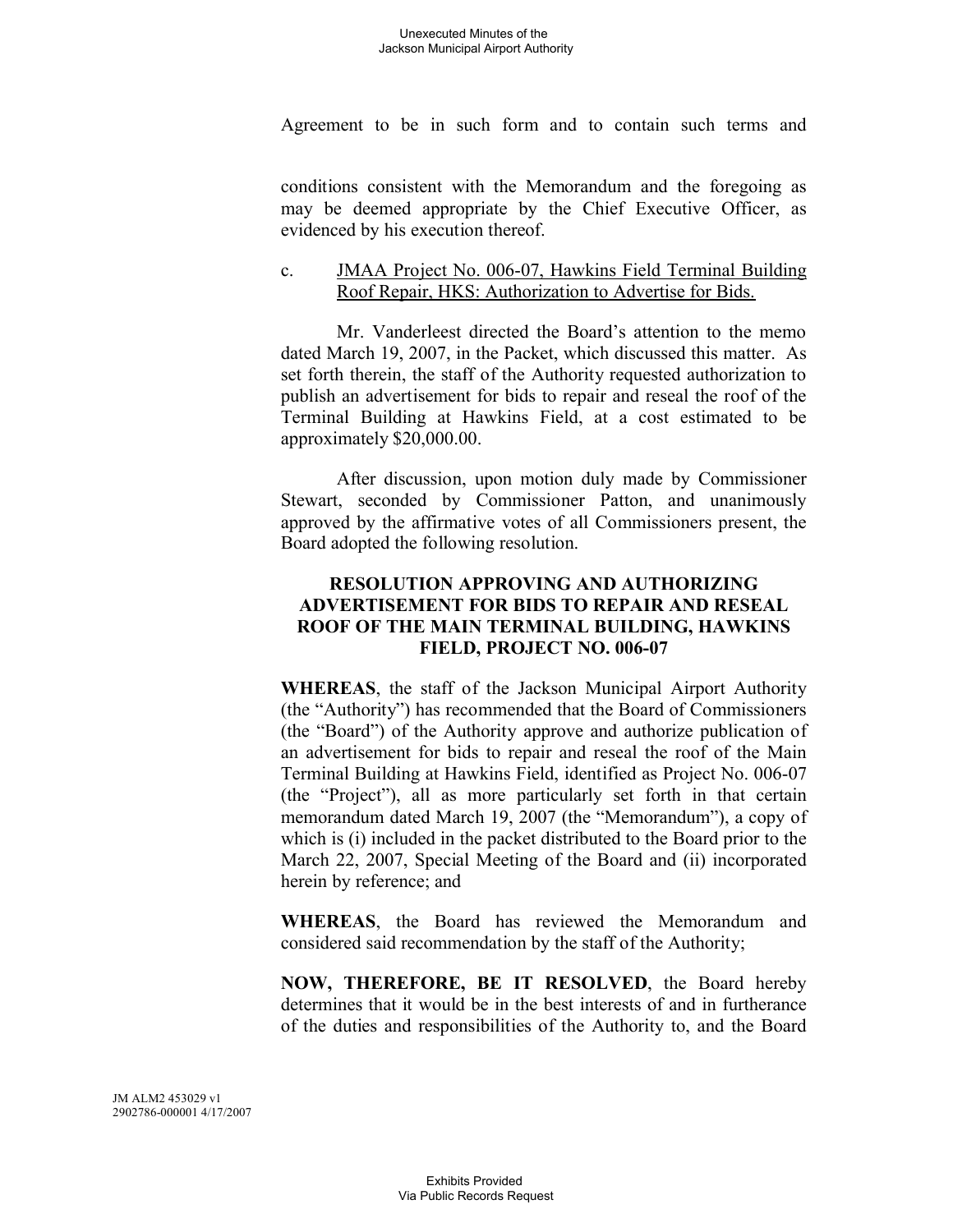hereby does, approve and authorize publication of an advertisement for bids for the Project.

d. JMAA Project No. 007-07, Purchase and Installation of S&C Manual Switchgear, JEIA: Authorization to Advertise for Bids.

Mr. Vanderleest directed the Board's attention to the memo dated March 19, 2007, in the Packet, which discussed this matter. As set forth therein, the staff of the Authority requested authorization to publish an advertisement for bids for the purchase and installation of a new S&C electrical switch and new concrete pad to support the transformer feeding power to the radar facility and airfield at Jackson-Evers International Airport, at a cost estimated to be approximately \$45,000.00.

After discussion, upon motion duly made by Commissioner Patton, seconded by Commissioner Stewart, and unanimously approved by the affirmative votes of all Commissioners present, the Board adopted the following resolution.

# **RESOLUTION APPROVING AND AUTHORIZING ADVERTISEMENT FOR BIDS FOR PURCHASE AND INSTALLATION OF S&C MANUAL SWITCHGEAR, JACKSON-EVERS INTERNATIONAL AIRPORT, PROJECT NO. 007-07**

**WHEREAS**, the staff of the Jackson Municipal Airport Authority (the "Authority") has recommended that the Board of Commissioners (the "Board") of the Authority approve and authorize publication of an advertisement for bids for purchase and installation of a new S&C Manual Switchgear at Jackson-Evers International Airport, identified as Project No. 007-07 (collectively, the "Project"), all as more particularly set forth in that certain memorandum dated March 19, 2007 (the "Memorandum"), a copy of which is (i) included in the packet distributed to the Board prior to the March 22, 2007, Special Meeting of the Board and (ii) incorporated herein by reference; and

**WHEREAS**, the Board has reviewed the Memorandum and considered said recommendation by the staff of the Authority;

**NOW, THEREFORE, BE IT RESOLVED**, the Board hereby determines that it would be in the best interests of and in furtherance of the duties and responsibilities of the Authority to, and the Board